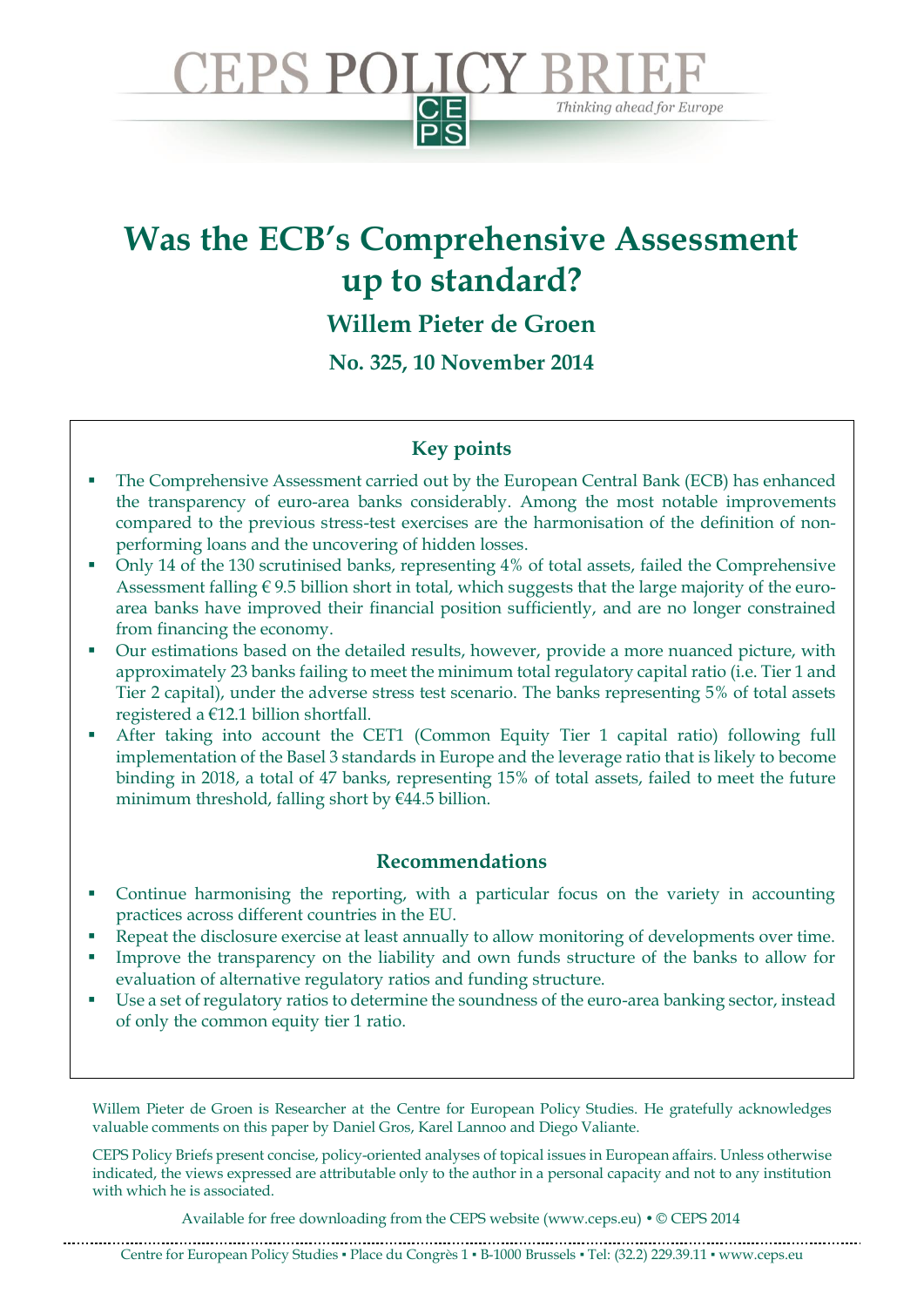#### *Abstract*

 $\ddot{\phantom{a}}$ 

*The Comprehensive Assessment conducted by the European Central Bank (ECB) represents a considerable step forward in enhancing transparency in euro-area banks' balance sheets. The most notable progress since the previous European stress test has been the harmonisation of the definition of non-performing loans and other concepts as well as uncovering hidden losses, <sup>1</sup> which resulted in a €34 billion aggregate capital-charge net of tax. Despite this tightening, most banks were able to meet the 5.5% common equity tier 1 (CET1) threshold applied in the test, which suggests that the large majority of the euro-area banks have improved their financial position sufficiently to no longer constrain them in financing the economy. Our own estimation based on the detailed results, however, provide a more nuanced picture, with a large number of the banks still highly leveraged and in many cases unable to meet the regulatory capital requirements that will be introduced in the coming years under the adverse stress test scenario.*

## **The asset quality review and stress test results**

The ECB Comprehensive Assessment results published on Sunday, October 26<sup>th</sup>, show that 25 of the 130 banks subject to the combined asset quality review (AQR) and stress test failed.<sup>2</sup> Figure 1 shows the applied thresholds and the total impact of the stresses on the buffers of all scrutinised banks as well as the consequential shortfalls per element and at aggregate. The banks with a shortfall are mainly located in southern Europe, nine of which are Italian, while Cyprus and Greece are each home to three banks, Belgium and Slovenia two, and Austria, France, Germany, Ireland, Portugal, and Spain one. The net capital raised in 2014 has already covered the shortfalls of twelve of the banks that failed the assessment. The remaining 13 banks suffered a total shortfall of almost €9.5 billion as a result of the fairness assessment and hypothetical macroeconomic stress scenarios on their 2013 balance sheet. Five of these banks will be able to repair their balance sheets (almost) completely following the restructuring plans agreed with the European Commission. Only eight banks will have to raise in total €6 billion capital in the upcoming six to nine months.



*Source:* Author's own calculations based on ECB Comprehensive Assessment 2014.

<sup>2</sup> See De Groen & Lannoo (2014) for the overlap between the banks subject to the Comprehensive Assessment, direct supervision under the Single Supervisory Mechanism and the EBA stress test.



<sup>1</sup> The non-performing exposure increased by €136 billion in total, i.e. €55 billion due to harmonisation of definitions and €81 billion as a consequence of the credit file review.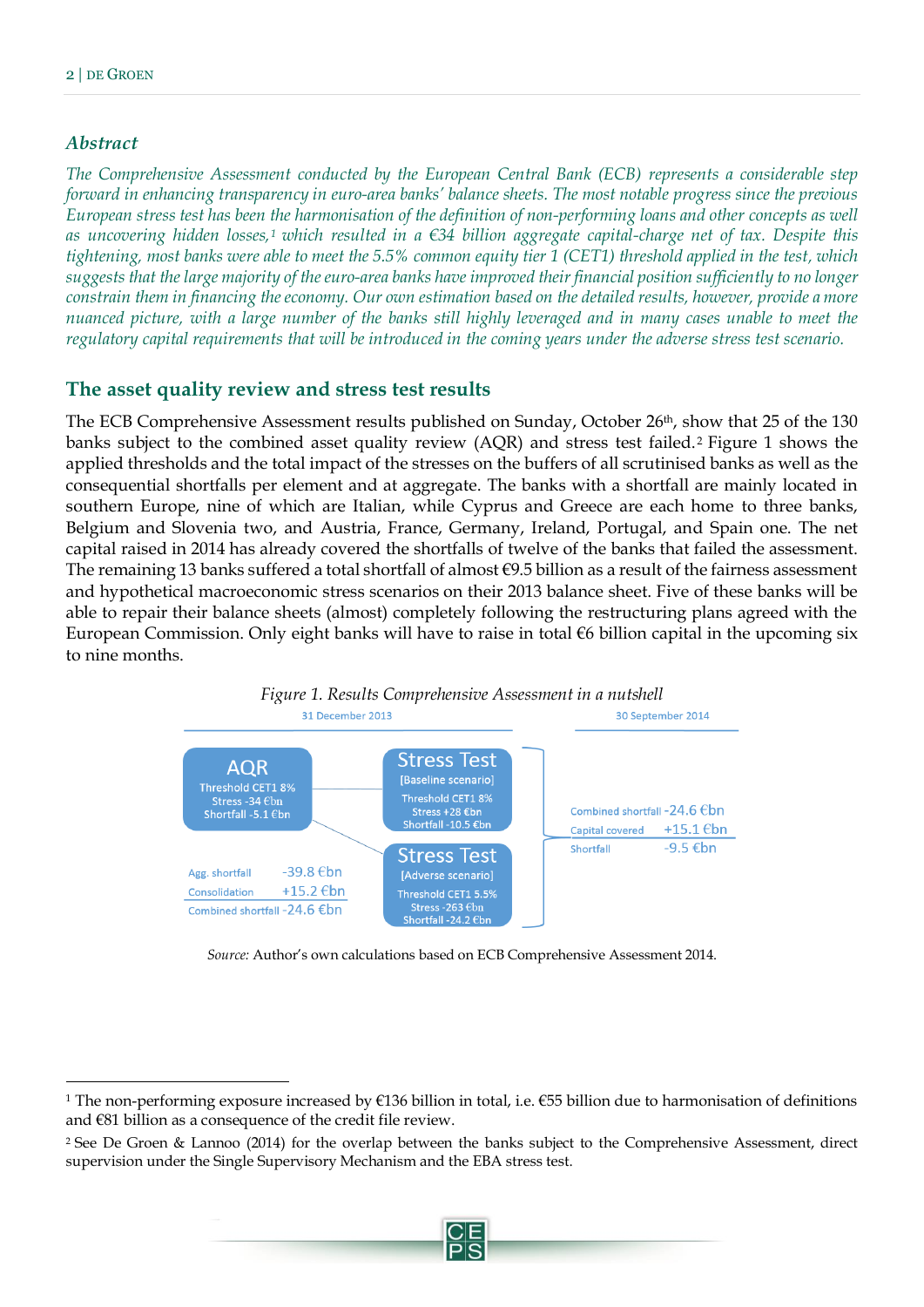#### **Weakness of the Comprehensive Assessment**

With only a few small banks failing the exercises, the question remains whether the Comprehensive Assessment followed a sufficiently high standard. The weakness in this respect is that the ECB focused purely on CET1 ratio, which is based on risk-weighted assets, which do not necessarily reflect the inherent risks of the underlying assets.<sup>3</sup> The flexibility in risk weights under internal valuation models or with no or too low weights for certain assets under the standards approach leads, for instance, to no significant or even a reverse relationship between the average risk weights and distance to default for some types of banks. <sup>4</sup> Moreover, the risk-weighted asset-based capital ratios have also not been particular good predictors of bank failures. In order to remove the weaknesses of the risk-weighted assets-based capital ratios, some analysts have advocated the strengthening of existing measures and the introduction of new ones<sup>5</sup> – measures that have been endorsed by policy-makers at the highest institutional levels.

# **Stress testing for other regulatory capital ratios**

The impact of the AQR and the stress test on other capital ratios, however, was not assessed by the ECB. Using the data disclosed by the Comprehensive Assessment, the cumulative impact of the AQR and the stress test was estimated on the following indicators:

- *CET1 ratio*: the purest form of capital (i.e. common equity tier 1 CET1) as a share of total risk weighted assets.
- *Fully loaded CET1 ratio*: the purest form of capital (i.e. common equity tier 1 CET1) as a share of total risk-weighted assets adjusted for full implementation of Basel 3 in Europe (i.e. CRDIV/CRR).
- *Tier 1 capital ratio*: going concern capital (i.e. CET1 plus additional Tier 1 capital) as a share of total risk-weighted assets.
- *Total regulatory capital ratio*: Going concern capital plus gone concern capital (i.e. Tier 1 and Tier 2 capital) as a share of total risk-weighted assets.
- *Leverage ratio*: Tier 1 capital as a share of total on- and off-balance sheet exposures. 6
- *MREL*: Own funds and eligible liabilities for burden-sharing in case of resolution as a share of total liabilities including own funds.

The estimations are prepared for the amounts reported at end 2013 and the results at the end of September 2014, taking into account the AQR-adjustment, net capital raised up to September 2014, and the three-year cumulative impact of the adverse scenario. The total impact of the Comprehensive Assessment on the capital position of the banks is estimated at  $\epsilon$ -221 billion when the CET1 5.5% threshold is applied, as the ECB did in its assessment. The stress test's adverse scenario has the greatest negative impact with €-228 billion, followed by the net capital raised, fines and litigation cost ( $\epsilon$ +45 billion) and the asset quality review adjustment (€-38 billion). Since part of the capital impact of the exercises is due to a change in riskweighted assets, the aggregate cumulative impact varies across different thresholds of CET1-, Tier 1- and Total regulatory capital ratios. The calculations for these capital ratios are also further adjusted for surcharges on global systemically important banks (G-SIBs) that will apply from 2016 onwards. The sum of the net capital raised with a conversion rate above the estimated threshold is included to give a better insight into the situation as of September 2014. Moreover, the impact of the full transition to the new

 $\ddot{\phantom{a}}$ 

<sup>&</sup>lt;sup>3</sup> See for example De Groen (2011), which describes the case of Dexia, which failed shortly after passing the EBA stress test in 2011).

<sup>4</sup> See chapter 5 of Ayadi & De Groen (2014).

<sup>5</sup> See for example Acharya, V.V. and S. Steffen (2014).

<sup>6</sup> The average leverage exposure as a share of total assets is 105%, but it varies between 4% and 137% due to a number of adjustments, for example, for off-balance sheet- and derivative exposures.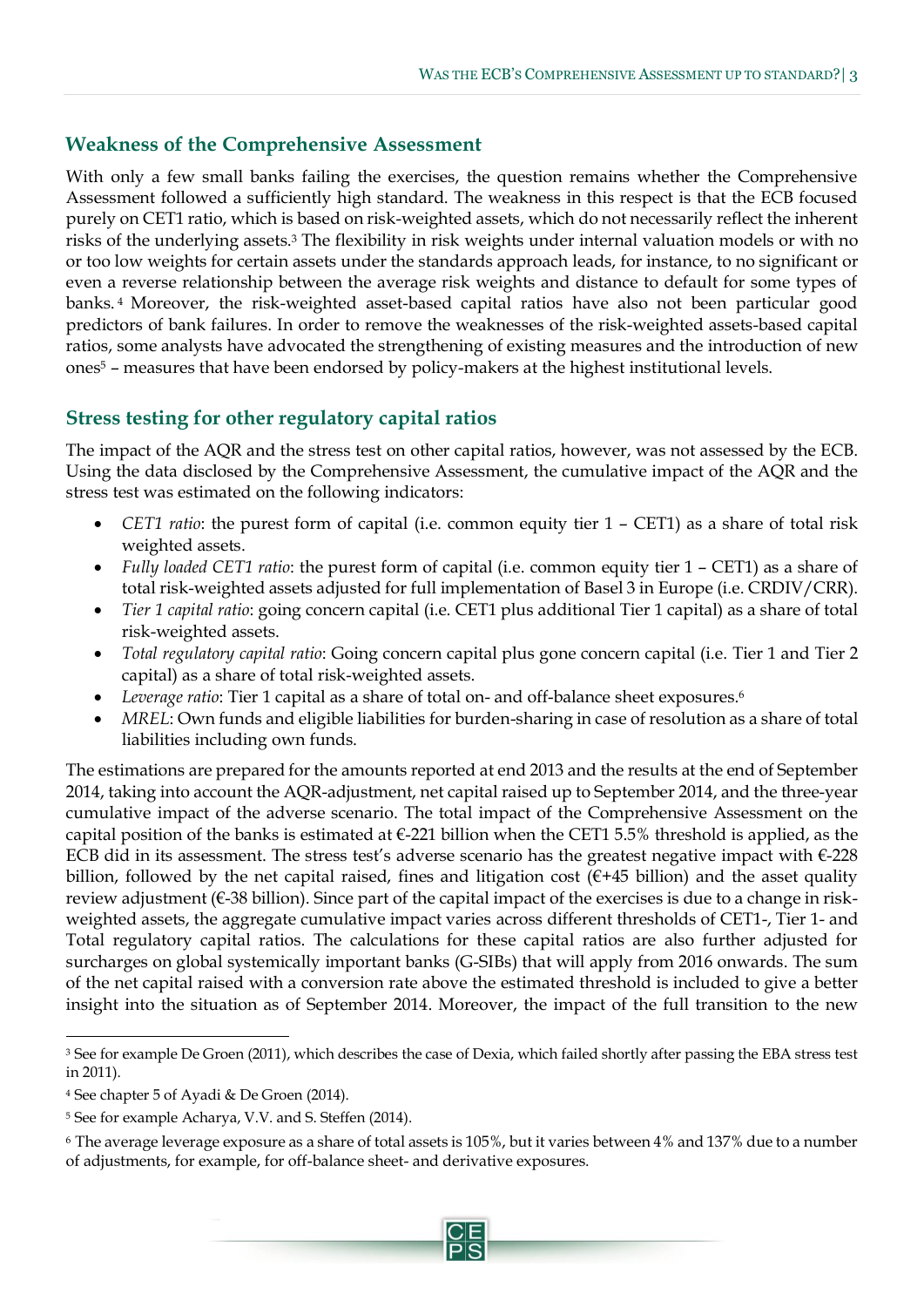capital requirements is only published for CET1, and therefore assessed exclusively for the CET1 ratio. The leverage and MREL (minimum requirements for own funds and eligible liabilities) are not risk adjusted and are therefore also not adjusted for the RWA change under the AQR and adverse stress test scenario and all capital issued is assumed to be eligible. See [Annex 1](#page-7-0) to 11 for a more comprehensive overview of the methodology and the estimation results for different thresholds and across countries.

#### **Tier 1 capital ratios**

The results of the broadened stress test suggests that the shortfalls for all the capital ratios are larger than the shortfalls estimated on the **CET1 ratio** applied in the Comprehensive Assessment. In total, 10 banks, representing 3% of total assets, would not be able to meet the regulatory minimum CET1 ratio of 4.5% under the adverse scenario. Their total shortfall would be around €6 billion. Some 14 banks would fail if the ECB threshold of 5.5% were to be applied –one more than indicated in the list of the ECB, because Deutsche Bank Malta dove below the threshold after the cut-off date of the Comprehensive Assessment due to a €2.2 capital repayment in 2014. To meet the broader defined minimum **Tier 1 capital ratio**, several more banks would fail. More specifically, 17 banks would need €11 billion to reach the regulatory minimum of 6%. Another eight banks would fail to meet the regulatory minimum **Total regulatory capital ratio** of 8%, which includes Tier 1 and Tier 2 capital instruments. Despite a larger number of failing banks, the aggregated shortfall of €15 billion is still low when only the regulatory minimum is assessed. The shortfalls, however, rise sharply when the capital buffers that will be gradually introduced in the coming years and the full transition to the new capital definitions are also taken into account.<sup>7</sup> When the fullyloaded CET1 ratios are assessed, the number of failing banks rises substantially. For the regulatory minimum of 4.5%, the number of failing banks almost doubles to 17 and the shortfall increases by a factor five to €30 billion.

#### **Leverage ratios**

 $\overline{a}$ 

Furthermore, the non-risk adjusted capital ratio must provide a backstop measure to limit the build-up of leverage under the risk-weighted ratios. The leverage ratio is currently being monitored with a view to making it binding as of 1 January 2018. Based on estimations for banks subject to the Comprehensive Assessment, 34 banks would require almost €21 billion in total to meet the threshold of 3% minimum leverage ratio under the adverse scenario (see Figure 2 for the shortfalls for different thresholds ranging from 3-10%). This seems a modest sum compared to the  $\epsilon$ 2,430 billion in assets owned by these institutions, but it is more than the €18 billion aggregated net income from calendar year 2013. Moreover, unlike CET1, Tier 1 and Total regulatory capital, a larger share of the underperforming banks have their headquarters in northern Europe, with five banks based in Germany, four banks each in Belgium and France, and three banks in the Netherlands failing to meet the threshold under the adverse scenario. This situation could be even worse if a higher leverage ratio is introduced, as is proposed in the Netherlands and will be the case in Canada, the United Kingdom and the United States. <sup>8</sup> An increase in the minimum leverage ratio to 4 or

<sup>7</sup> The countercyclical capital buffer and capital conservation buffer can each add up to 2.5% CET1 on top of the regulatory capital ratios. The minimum countercyclical buffer should support building-up of extra capital buffers in prosperous times, to absorb losses in downturns. The countercyclical buffer should thus be low in times of systemic distress as assessed in the stress test exercise. The implications of breaching the capital conservation buffer are further relatively limited. It will constraint the bank in the distribution of its own funds. Though, banks and investors might want to keep full control, also in times of distress. In total, 87 banks, representing 75% of total assets, would have to beef up their capital by about €196 billion to reach the necessary 5% surplus over the total regulatory capital.

<sup>8</sup> The Dutch parliament is discussing a proposal by the government and the central bank to increase the leverage ratio to 4%, and in Canada, the United Kingdom and the United States banks will need to comply with leverage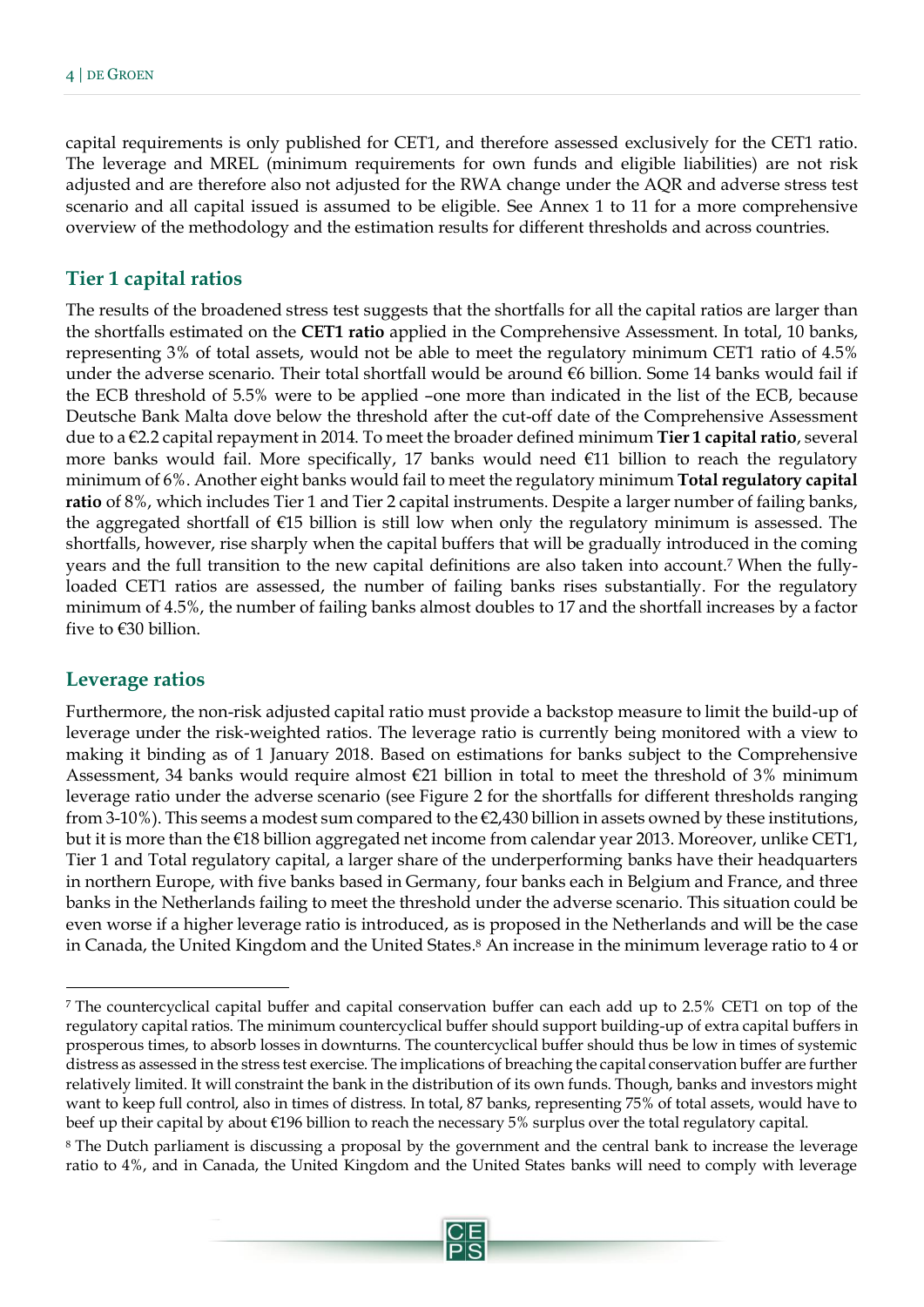5% for all scrutinised banks would require an increase in Tier 1 capital by €80 and €256 billion, respectively, under the adverse scenario and still meet the minimum leverage ratio.<sup>9</sup>



*Figure 2. Shortfalls for different levels of leverage ratios under adverse scenario, 3 to 10%*

*Note*: The figure shows the shortfall of the 130 banks subject to the Comprehensive Assessment grouped by country. The shortfall is estimated based on a leverage ratio, which is defined as Tier 1 capital including the AQR adjustment, stress test adverse scenario up to 2016, and net of tax and net capital raised between January and September 2014 as a share of the total leverage exposure minus the AQR adjustment. The total leverage exposure for Dexia was not reported and has been proxied by the total assets, which are on average similar to the total leverage exposure.

*Source:* Author's own estimations based on ECB Comprehensive Assessment 2014.

#### **Minimum requirement for own funds and eligible liabilities**

The MREL must ensure that there are sufficient private funds available when a bank is restructured or bailed-out. Although the minimum requirement of 8% of total liabilities and own funds does not need to be met by equity instruments exclusively, banks and supervisors could prefer to cover the MREL using equity and junior liability instruments with a long maturity to prevent bank runs in periods of severe stress. The data disclosed as part of the Comprehensive Assessment do not provide additional information on such items. Based on the available capital data, banks would need to raise another €643 billion to withstand the adverse scenario without falling below the MREL. In particular, 107 of the 130 scrutinised banks, including all G-SIBs would fail to meet this strict interpretation of the MREL under the adverse stress test scenario.

#### **Combined capital ratios**

 $\ddot{\phantom{a}}$ 

Given the limited restrictiveness on capital, the combined results are analysed with and without the MREL (see [Annex 8](#page-15-0) to 11 for the detailed results). In total, 12 banks failed to meet the new regulatory capital

ratios up to 5%. For the Netherlands the 4% leverage ratio would imply a shortfall of €11.8 billion, including three of the four largest retail banks in the country (i.e. ABN Amro, ING Bank and SNS Bank).

<sup>9</sup> In a nutshell, a €256 billion Tier 1 capital increase would be equivalent to almost a 25% increase for all tested banks. The higher leverage ratio would force 95 banks to strengthen their capital position, including eight of the nine euroarea based G-SIBs (namely BNP Paribas, Deutsche Bank, Groupe BPCE, Groupe Crédit Agricole, ING Bank, Santander, Société Générale and UniCredit).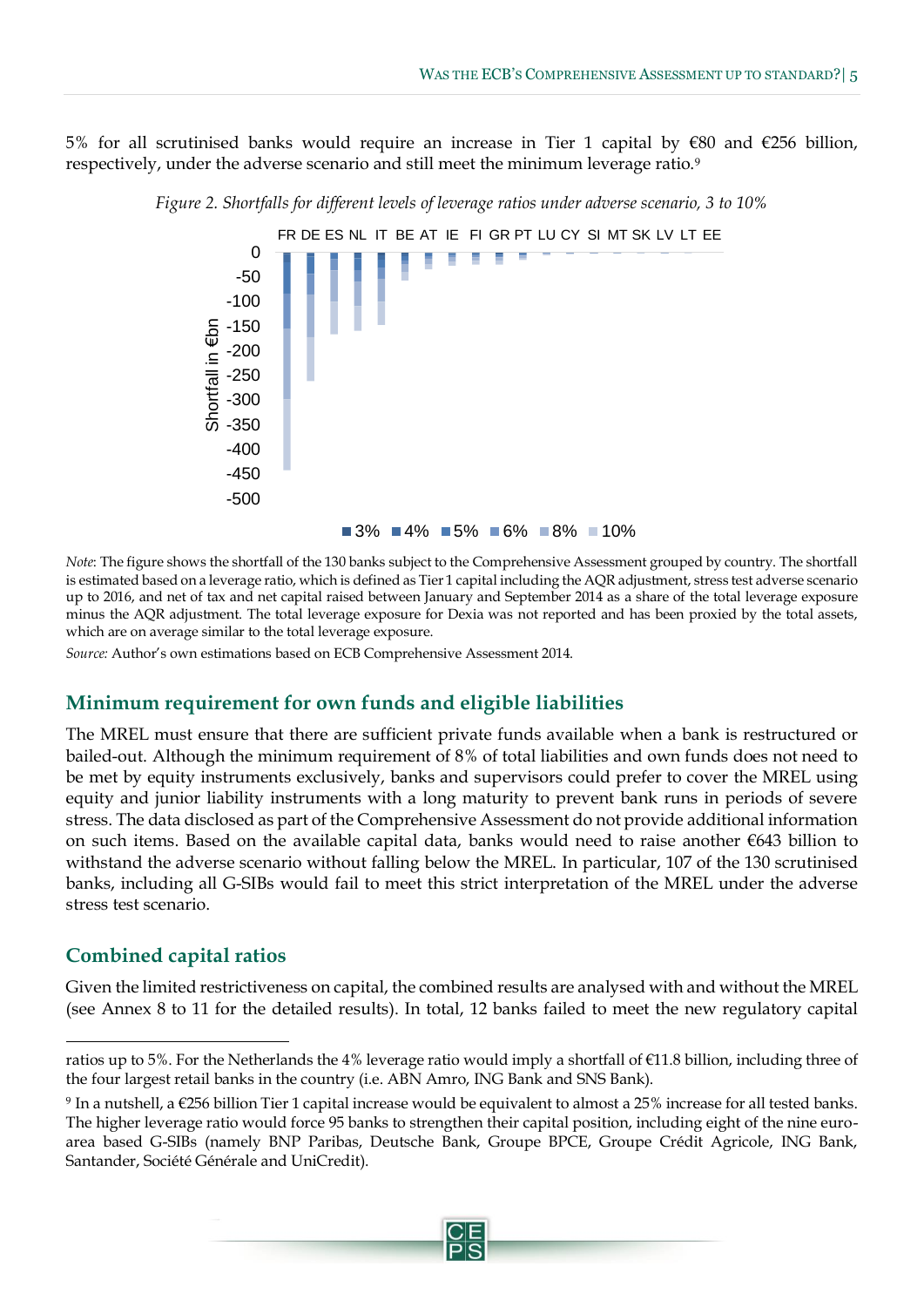requirements based on the figures they reported at the end of 2013. Excluding the MREL, the main obstacle for those banks was the leverage ratio of 3%, for which 11 of the relatively small banks took approximately €5 billion in aggregate shortfalls. When AQR adjustment (-), the impact of the adverse stress test scenario (-), impact of full transition to new regulatory standards on CET1 (-) and net capital raised (+) also are taken into account, the number of banks that fail to meet the four capital ratios grows to 47, representing than one-third of the banks, including among others Banca Monte dei Paschi di Siena, Belfius, Dexia, HSBC France, LCH Clearnet, and RZB. The impact of the full transition of CET1 in combination with the leverage ratio is the main driver behind the aggregated shortfall of €45 billion. This is a fairly large amount for this group of primarily small- and medium- sized banks, which reported a negative aggregate net income of €10 billion in 2013 and have this year only been able to raise €12 billion in net capital.

#### **What lies ahead?**

 $\ddot{\phantom{a}}$ 

The main value of the Comprehensive Assessment is the disclosure of more comparable bank-level information, as was also shown by similar exercises of the EBA (European Banking Authority) and its predecessor CEBS (Committee of European Banking Supervisors). <sup>10</sup> Enhanced transparency contributes to market discipline, reduces uncertainty in the market and helps to reduce adverse selection in the interbank market. Notwithstanding these valuable improvements, there is still some work to be done. Accounting standards are not sufficiently harmonised and even the application of the most commonly used IFRS standards differs across countries. The Comprehensive Assessment results also revealed some blind spots in the assessment methodology. For example, historical data to monitor the development of exposures over time are not provided, which could be solved by repeating the transparency exercise annually. Moreover, the limited disclosure of banks' own funds and liability structure impeded the estimation of the impact on the different regulatory capital ratios. Hence, the information disclosed by the ECB was insufficient to calculate the impact of the new capital regulations on the capital ratios and to determine which own funds and debt instruments would be eligible for the MREL.

The Comprehensive Assessment provides a limited sense of security based on the stress test of today's common equity tier 1 ratio. Euro-area banks' balance sheets have indeed improved, but they are not yet restored to sound health. The testing of other regulatory capital ratios show that a large number of primarily small- and medium-sized banks still have to raise their capital levels just to comply with the ratios that will be or are very likely to be binding as a result of the implementation of the new capital requirements, on top of the levels they should already have accumulated to enhance their resilience. The adjustments to CET1 and leverage ratio continue to be the main obstacles. Current low profitability of most banks will persist in limiting market access and thereby hamper the attempt to further improve their capital position.

<sup>10</sup> See Ayadi & De Groen (2015) for an assessment of the market impact of the previous CEBS and EBA stress tests, capital exercises and transparency exercise. The results suggest that announcements of the exercise, methodology and results are informative, although the market did not make a distinction between banks that record a shortfall and those that did not.

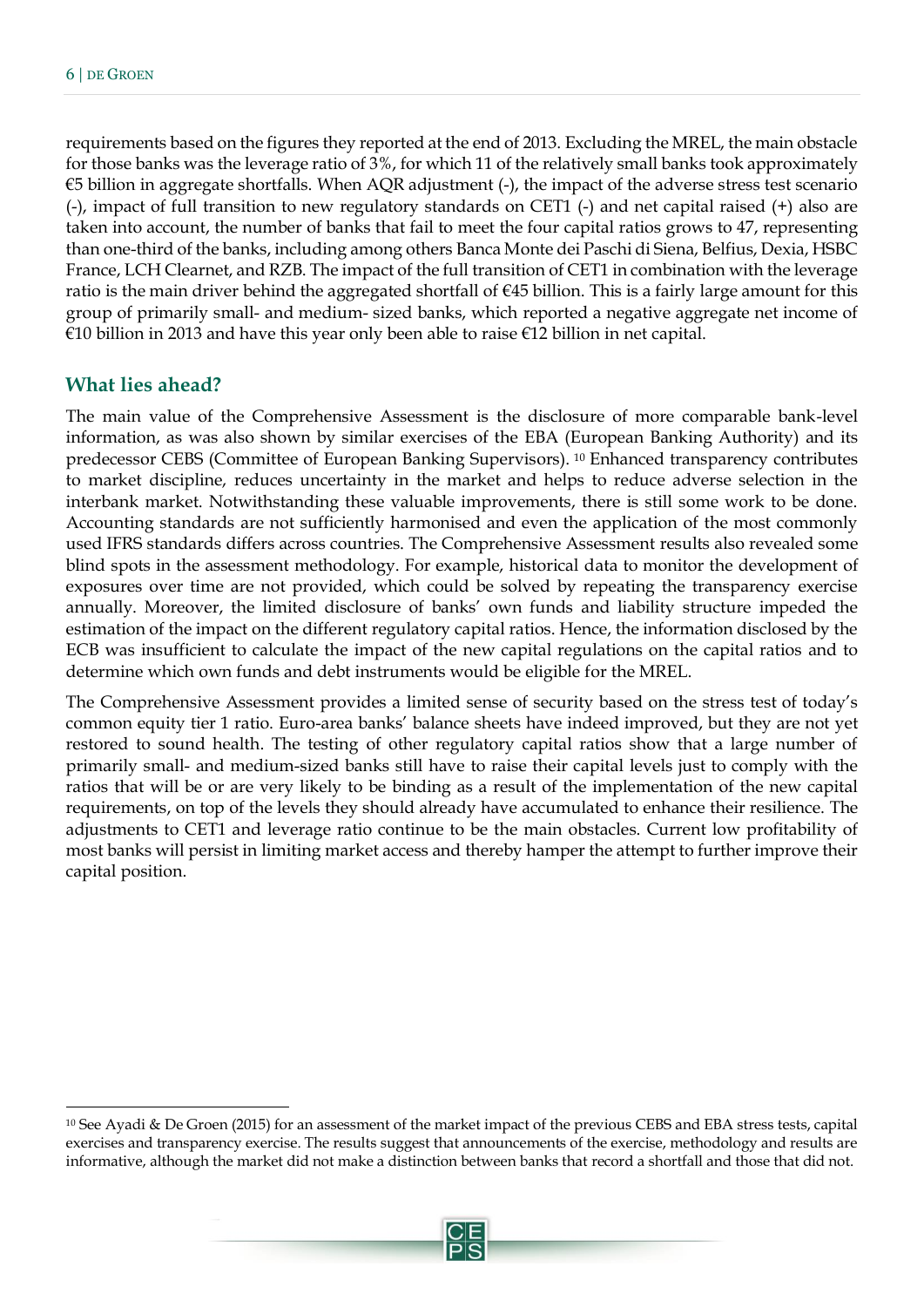#### **References**

- Acharya, V.V. and S. Steffen (2014), "Falling short of expectations? Stress-testing the European banking system", CEPS Policy Brief, Centre for European Policy Studies (CEPS), Brussels [\(http://www.ceps.eu/book/falling-short-expectations-stress-testing-european-banking-system\)](http://www.ceps.eu/book/falling-short-expectations-stress-testing-european-banking-system).
- Ayadi, R. and W.P. de Groen (2014), "Banking Business Models Monitor 2014: Europe", Montreal, Joint Centre for European Policy Studies (CEPS) and International Observatory on Financial Service Cooperatives (IOFSC) publication [\(http://www.ceps.eu/book/banking-business-models](http://www.ceps.eu/book/banking-business-models-monitor-2014-europe)[monitor-2014-europe](http://www.ceps.eu/book/banking-business-models-monitor-2014-europe)).
- Ayadi, R. and W.P. de Groen (2015), "Stress Testing, Transparency and Uncertainty in European Banking: What Impacts?", in J. Forssbaek and L. Oxelheim (eds), *The Oxford Handbook of Economic and Institutional Transparency,* New York: Oxford University Press.
- De Groen, W.P. (2011), "A closer look at Dexia: The case of the misleading capital ratios", CEPS Commentary, Centre for European Policy Studies (CEPS), Brussels [\(http://www.ceps.eu/book/closer](http://www.ceps.eu/book/closer-look-dexia-case-misleading-capital-ratios)[look-dexia-case-misleading-capital-ratios](http://www.ceps.eu/book/closer-look-dexia-case-misleading-capital-ratios)).
- De Groen, W.P. and K. Lannoo (2014), "The ECB AQR and the EBA Stress Test: What will the numbers tell?", CEPS Commentary, Centre for European Policy Studies (CEPS), Brussels. [\(http://www.ceps.eu/book/ecb-aqr-and-eba-stress-test-what-will-numbers-tell](http://www.ceps.eu/book/ecb-aqr-and-eba-stress-test-what-will-numbers-tell)).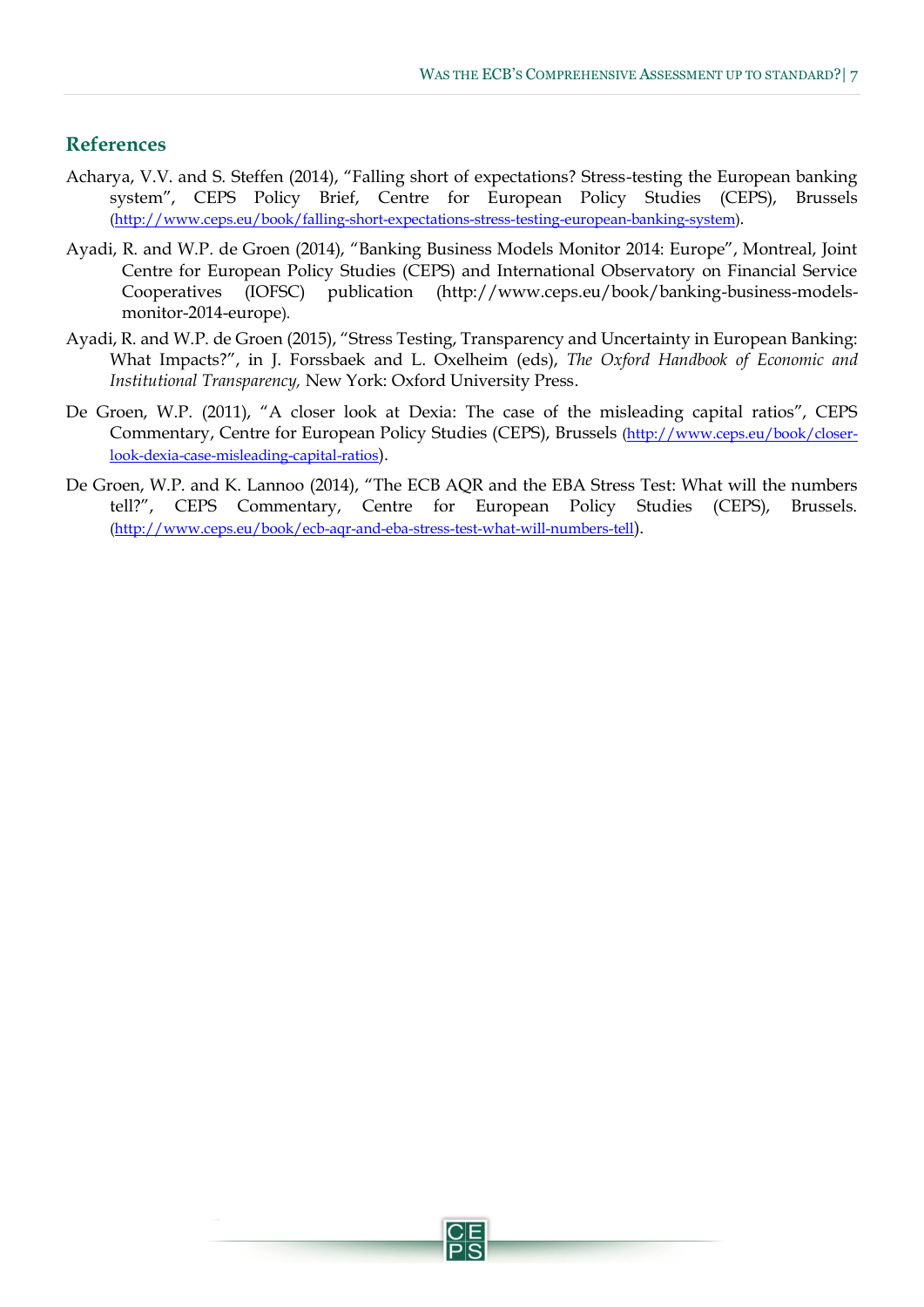<span id="page-7-0"></span>

| Capital<br>requirement                   | Numerator                                                  | Denominator                                                 | Regulatory<br>minimum              | <b>Binding</b> |                       |                     |                          |                                                                        | Adjustments                                             |                                                                            |                                                                         | Comments                                                                                 |
|------------------------------------------|------------------------------------------------------------|-------------------------------------------------------------|------------------------------------|----------------|-----------------------|---------------------|--------------------------|------------------------------------------------------------------------|---------------------------------------------------------|----------------------------------------------------------------------------|-------------------------------------------------------------------------|------------------------------------------------------------------------------------------|
|                                          |                                                            |                                                             |                                    |                | Tier 1 impact<br>AQR- | -RWA impact<br>QR   | adjustment<br>3<br>Basel | impact<br>dverse<br>Tier <sub>1</sub><br>Test<br><b>Stress</b><br>2016 | Adverse<br>impact<br>-RWA<br><b>Stress Test</b><br>2016 | raised Jan-<br>2014 <sup>a</sup><br><b>CET</b><br>Sept<br>Net <sub>i</sub> | capital raised in 2014<br>threshold)<br>Tier<br>add.<br>(below<br>Other |                                                                                          |
| CET1 ratio                               | Common equity<br>tier 1                                    | Total risk exposure 4.5% + add on G-<br>(RWA)               | SIBs (up to $3.5\%$ ) <sup>b</sup> | 2015           | $\chi$                | $\boldsymbol{\chi}$ |                          | $\chi$                                                                 | X                                                       | X                                                                          | $\chi$                                                                  | The capital<br>conservation- (2.5%)                                                      |
| <b>Fully loaded</b><br>CET1 ratio        | tier 1 adjusted<br>for full<br>CRDIV/CRR<br>implementation | Common equity Total risk exposure 4.5% + add on G-<br>(RWA) | SIBs (up to $3.5\%$ ) <sup>b</sup> | 2018           | $\chi$                | X                   | $X \ X$                  |                                                                        | $\chi$                                                  | X                                                                          | $\chi$                                                                  | $CET1$ ),<br>countercyclical<br>capital- $(0-2.5%$<br>CET1), and<br>systemic risk buffer |
| Tier 1 capital<br>ratio                  | Tier 1 capital<br>incl. common<br>equity tier 1            | Total risk exposure $6\%$ + add on G-<br>(RWA)              | SIBs (up to $3.5\%$ ) <sup>b</sup> | 2015           | $\chi$                | $\mathbf{X}$        |                          | $\chi$                                                                 | X                                                       | $\chi$                                                                     | $\chi$                                                                  | $(21\%$ risk-weight)<br>are omitted from<br>the analyses of the<br>regulatory capital    |
| <b>Total regulatory</b><br>capital ratio | Tier $1 +$ Tier $2$<br>capital                             | Total risk exposure 8% + add on G-<br>(RWA)                 | SIBs (up to $3.5\%$ ) <sup>b</sup> | 2015           | X                     | $\chi$              |                          | $\chi$                                                                 | $\chi$                                                  | $\chi$                                                                     |                                                                         | ratios since they are<br>either not binding<br>or the exact rates<br>are still unknown.  |

# <span id="page-7-1"></span>*Annex 1. Methodology for estimations of bail-in, leverage ratios and regulatory capital*

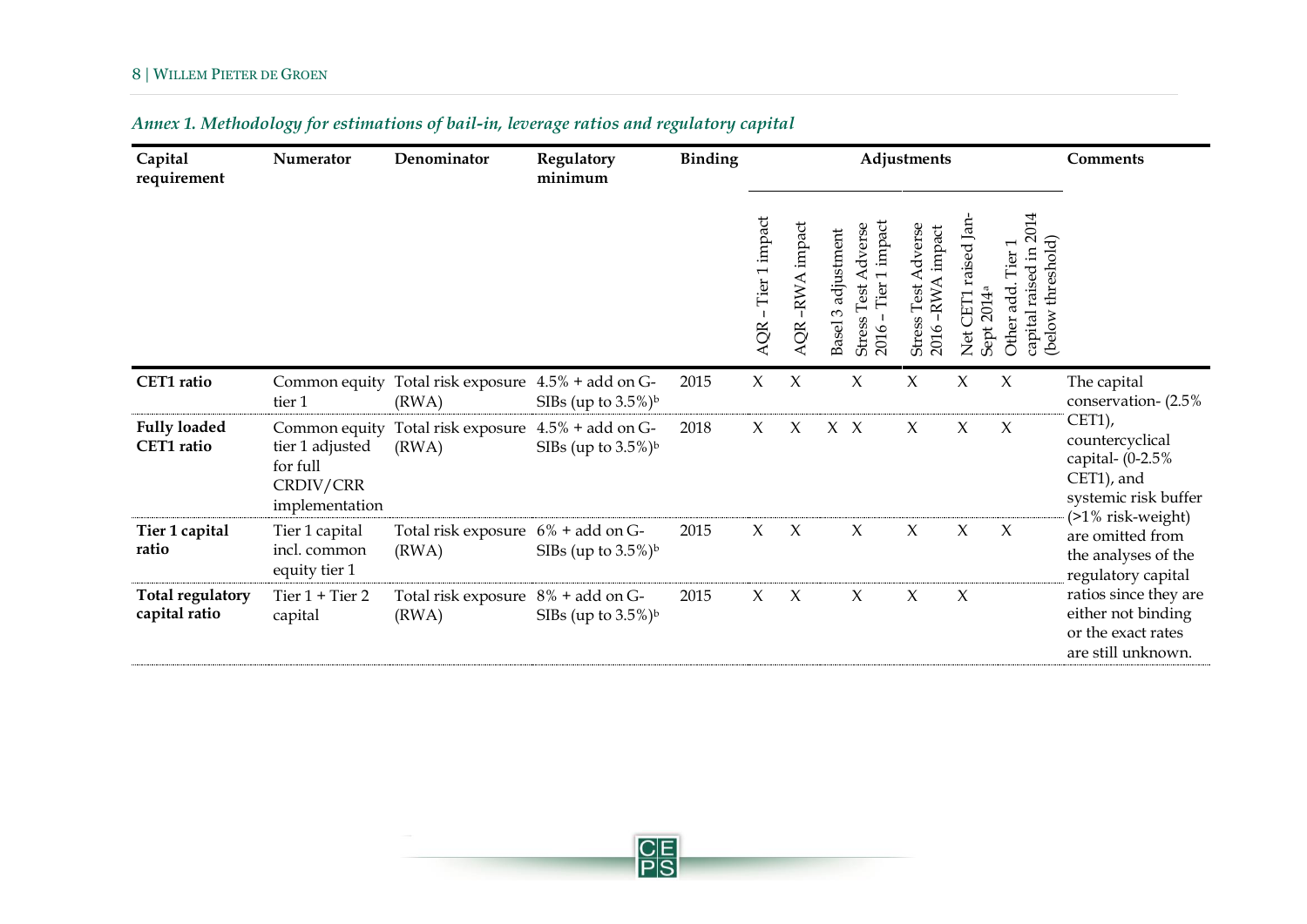| Capital<br>requirement | Numerator                                                                         | Denominator                                                   | Regulatory<br>minimum | <b>Binding</b> | Adjustments          |                       |                                                    | <b>Comments</b>                                     |                                                    |                                                                                    |                                                                                                                                                |
|------------------------|-----------------------------------------------------------------------------------|---------------------------------------------------------------|-----------------------|----------------|----------------------|-----------------------|----------------------------------------------------|-----------------------------------------------------|----------------------------------------------------|------------------------------------------------------------------------------------|------------------------------------------------------------------------------------------------------------------------------------------------|
|                        |                                                                                   |                                                               |                       |                | Tier 1 impact<br>AQR | impact<br>-RWA<br>AQR | impact<br>dverse<br>Test<br>Tier<br>Stress<br>2016 | $d$ verse<br>impact<br>Test<br>RW<br>Stress<br>2016 | raised Jan<br>日<br>$\overline{201}$<br>Sept<br>Net | 2014<br>threshold)<br>$\Xi$<br>Tier<br>raised<br>add<br>capital<br>(below<br>Other |                                                                                                                                                |
| Leverage ratio         | Tier 1 capital                                                                    | Total exposure<br>measured<br>according to<br>Article 429 CRR | $3\%$                 | 2018           | $\chi$               |                       | $\chi$                                             |                                                     | X                                                  | X (ALL)                                                                            | When the Tier 1 capital<br>or Total exposures were<br>not reported, it has been<br>replaced by respectively<br>CET1 or Total assets.           |
| <b>MREL</b>            | Own funds and<br>eligible<br>liabilities<br>(proxy: Tier $1 +$<br>Tier 2 capital) | <b>Total liabilities</b><br>including own<br>funds            | 8%                    | 2016           | $\chi$               |                       | X                                                  |                                                     | $\chi$                                             | $X$ (ALL)                                                                          | When the Tier 1 capital<br>was not reported, CET1<br>has been used.<br>Moreover, Tier 2 capital<br>is adjusted for transition<br>requirements. |

*Annex 1. [Methodology for estimations of bail-in, leverage ratios and regulatory capital](#page-7-1) (cont.)*

*<sup>a</sup>* The fines/litigation costs (net of provisions) are deducted from the capital raised.

*<sup>b</sup>* G-SIBS add-on on Euro-area head-quartered banking groups will apply from 2016 onwards: BBVA (+1.0%), BNP Paribas (+2.0%), Deutsche Bank (+2.0%), Groupe BPCE (+1.0%), Group Crédit Agricole (+1.5%), ING Bank (+1.0%), Santander (+1.0%), Société Générale (+1.0%) and Unicredit Group (+1.0%). An additional buffer up to 2% will also apply to Other Systemically Important Institutions (O-SIIs), the identification process for these banks will be published only in 2015.

*Source*: Author.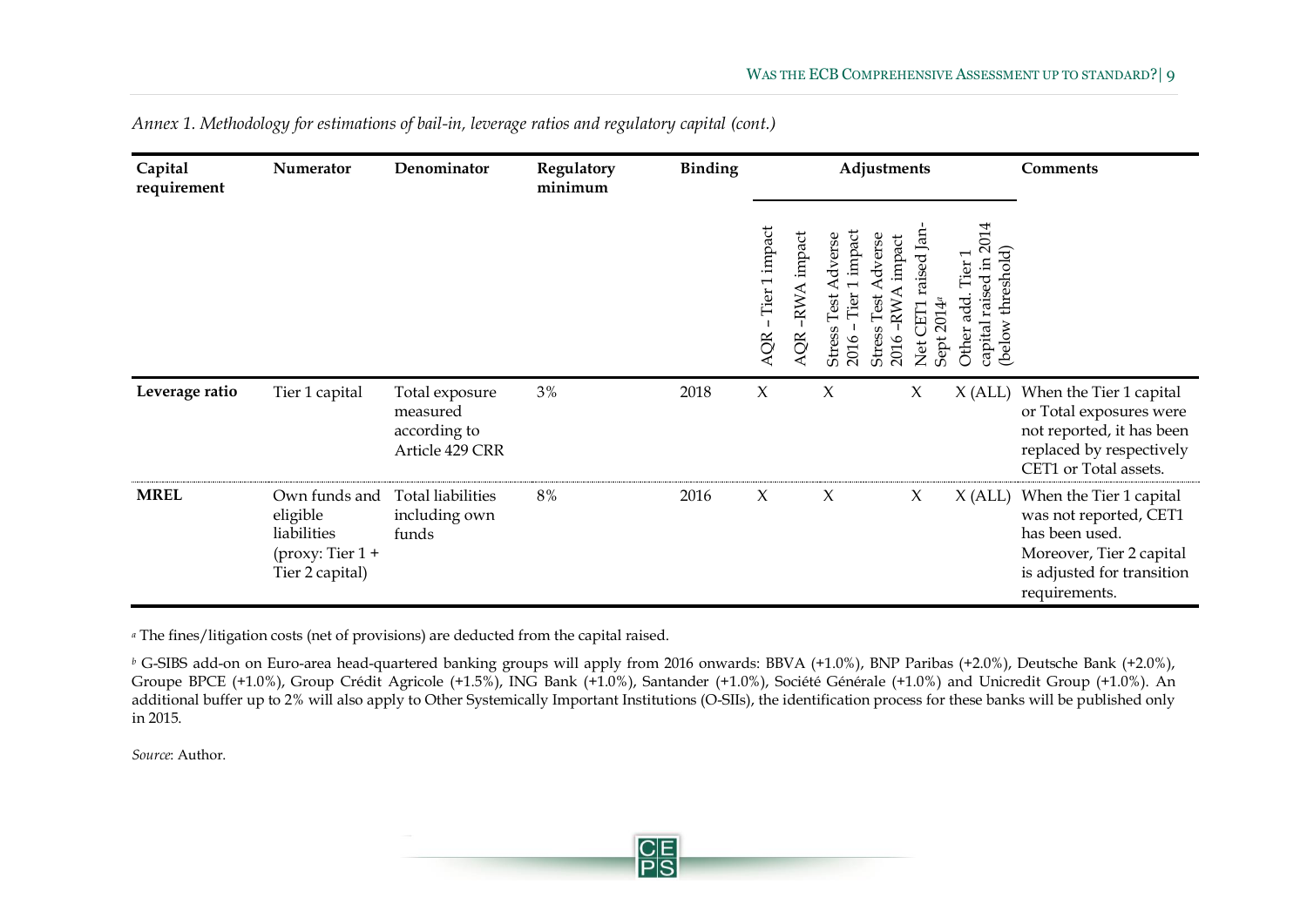| Country                           |              |              | Shortfalls in $\not\in b$ n |                  |           |           |              |                  |                         | Shortfalls by number of banks |                         |                |
|-----------------------------------|--------------|--------------|-----------------------------|------------------|-----------|-----------|--------------|------------------|-------------------------|-------------------------------|-------------------------|----------------|
|                                   | Reported     |              |                             | Adverse scenario |           |           | Reported     |                  |                         | Adverse scenario              |                         |                |
|                                   | 2013         | 4.5%         | $5.5\%$                     | $7.0\%$          | $9.5\%$   | $10.5\%$  | 2013         | 4.5%             | $5.5\%$                 | $7.0\%$                       | $9.5\%$                 | $10.5\%$       |
| AT                                | $\ldots$     | $-0.6$       | $-0.9$                      | $-1.2$           | $-6.5$    | $-9.2$    | $\ldots$     | $\mathbf{1}$     | $\mathbf{1}$            | $\mathbf{1}$                  | 5                       | 5              |
| $\rm BE$                          | $\ddotsc$    | $\ddotsc$    | $-0.3$                      | $-1.5$           | $-6.6$    | $-9.0$    | $\ddotsc$    | $\ddotsc$        | $\mathbf{1}$            | $\overline{2}$                | $\overline{\mathbf{4}}$ | $\overline{4}$ |
| <b>CY</b>                         | $-0.7$       | $-0.1$       | $-0.2$                      | $-0.5$           | $-1.2$    | $-1.6$    | $\mathbf{1}$ | $\mathbf{1}$     | $\mathbf{1}$            | $\overline{2}$                | 3                       | $\mathfrak{Z}$ |
| $\rm{DE}$                         | $\ldots$     | $\ddotsc$    | $\ddotsc$                   | $-0.5$           | $-18.3$   | $-28.2$   | $\ddotsc$    | $\ddotsc$        | $\ddotsc$               | $\overline{4}$                | 16                      | $17\,$         |
| $\rm EE$                          | $\cdot\cdot$ | $\bullet$ .  | $\ddotsc$                   | $\ddotsc$        | $\ldots$  | $\ldots$  | $\ddotsc$    | $\bullet\bullet$ | $\ddotsc$               | $\cdot$ .                     | $\ddotsc$               | $\ddotsc$      |
| ES                                | $\cdot\cdot$ | $\cdot\cdot$ | $\ddotsc$                   | $\ddotsc$        | $-19.1$   | $-22.7$   | $\ddotsc$    | $\bullet\bullet$ | $\ddotsc$               | $\ddotsc$                     | $11\,$                  | 12             |
| FI                                | $\ddotsc$    | $\bullet$ .  | $\ddotsc$                   | $\ddotsc$        | $-0.5$    | $-1.0$    | $\ddotsc$    | $\bullet\bullet$ | $\ddotsc$               | $\cdot$ .                     | $\mathbf{1}$            | $\overline{2}$ |
| ${\rm FR}$                        | $\ddotsc$    | $\ddotsc$    | $\ddotsc$                   | $-4.0$           | $-56.0$   | $-57.3$   | $\ddotsc$    | $\cdot\cdot$     | $\ddotsc$               | 3                             | $\overline{7}$          | 8              |
| GR                                | $\ddotsc$    | $-1.8$       | $-2.7$                      | $-4.7$           | $-9.1$    | $-11.2$   | $\ddotsc$    | $\overline{2}$   | $\overline{2}$          | 3                             | $\overline{4}$          | $\overline{4}$ |
| IE                                | $\ddotsc$    | $-0.7$       | $-0.9$                      | $-1.5$           | $-4.8$    | $-7.0$    | $\ddotsc$    | $\mathbf{1}$     | $\mathbf{1}$            | 3                             | $\overline{4}$          | 5              |
| IT                                | $\cdot\cdot$ | $-2.0$       | $-3.4$                      | $-11.4$          | $-34.9$   | $-43.0$   | $\ddotsc$    | $\overline{2}$   | $\overline{\mathbf{4}}$ | $10\,$                        | 15                      | $15\,$         |
| LT                                | $\ddotsc$    | $\ddotsc$    | $\ddotsc$                   | $\ddotsc$        | $\ldots$  | $\ldots$  | $\ddotsc$    | $\bullet\bullet$ | $\ddotsc$               | $\ddotsc$                     | $\ddotsc$               |                |
| ${\rm LU}$                        | $\ddotsc$    | $\ddotsc$    | $\ddotsc$                   | $\ddotsc$        | $-0.1$    | $-0.3$    | $\ddotsc$    | $\cdot\cdot$     | $\ddotsc$               | $\ddotsc$                     | $\mathbf{1}$            | $\overline{2}$ |
| LV                                | $\ldots$     | $\cdot\cdot$ | $\ddotsc$                   | $\ddotsc$        | $0.0\,$   | 0.0       | $\ddotsc$    | $\ddotsc$        | $\ddotsc$               | $\ddotsc$                     | 1                       | $\mathbf{1}$   |
| MT                                | $\ddotsc$    | $-0.05$      | $-0.1$                      | $-0.1$           | $-0.2$    | $-0.3$    | $\ddotsc$    | $\mathbf{1}$     | $\mathbf{1}$            | $\mathbf{1}$                  | 3                       | $\mathfrak{Z}$ |
| NL                                | $\ddotsc$    | $\ldots$     | $\ddotsc$                   | $-0.04$          | $-10.2$   | $-14.3$   | $\ddotsc$    | $\ddotsc$        | $\ddotsc$               | $\mathbf{1}$                  | 5                       | 5              |
| PT                                | $\ddotsc$    | $-0.7$       | $-1.1$                      | $-2.4$           | $-5.5$    | $-6.8$    | $\ddotsc$    | $\mathbf{1}$     | $\mathbf{1}$            | $\overline{2}$                | $\mathfrak{Z}$          | $\mathfrak{Z}$ |
| SI                                | $\ddotsc$    | $-0.003$     | $-0.1$                      | $-0.2$           | $-0.4$    | $-0.5$    | $\ddotsc$    | $\mathbf{1}$     | $\overline{2}$          | $\overline{2}$                | $\overline{2}$          | $\overline{2}$ |
| $\ensuremath{\mathsf{SK}}\xspace$ | $\ldots$     | $\ddotsc$    | $\ddotsc$                   | $\ldots$         | $\ddotsc$ | $\ddotsc$ | $\ddotsc$    | $\ddotsc$        | $\ddotsc$               | $\ddotsc$                     | $\ldots$                | $\ddotsc$      |
| Total                             | $-0.7$       | $-5.9$       | $-9.6$                      | $-28.1$          | $-173.4$  | $-212.3$  | $\mathbf{1}$ | 10               | $14\,$                  | 34                            | 85                      | 91             |

## *Annex 2. Shortfalls in Common Equity Tier 1 capital ratios*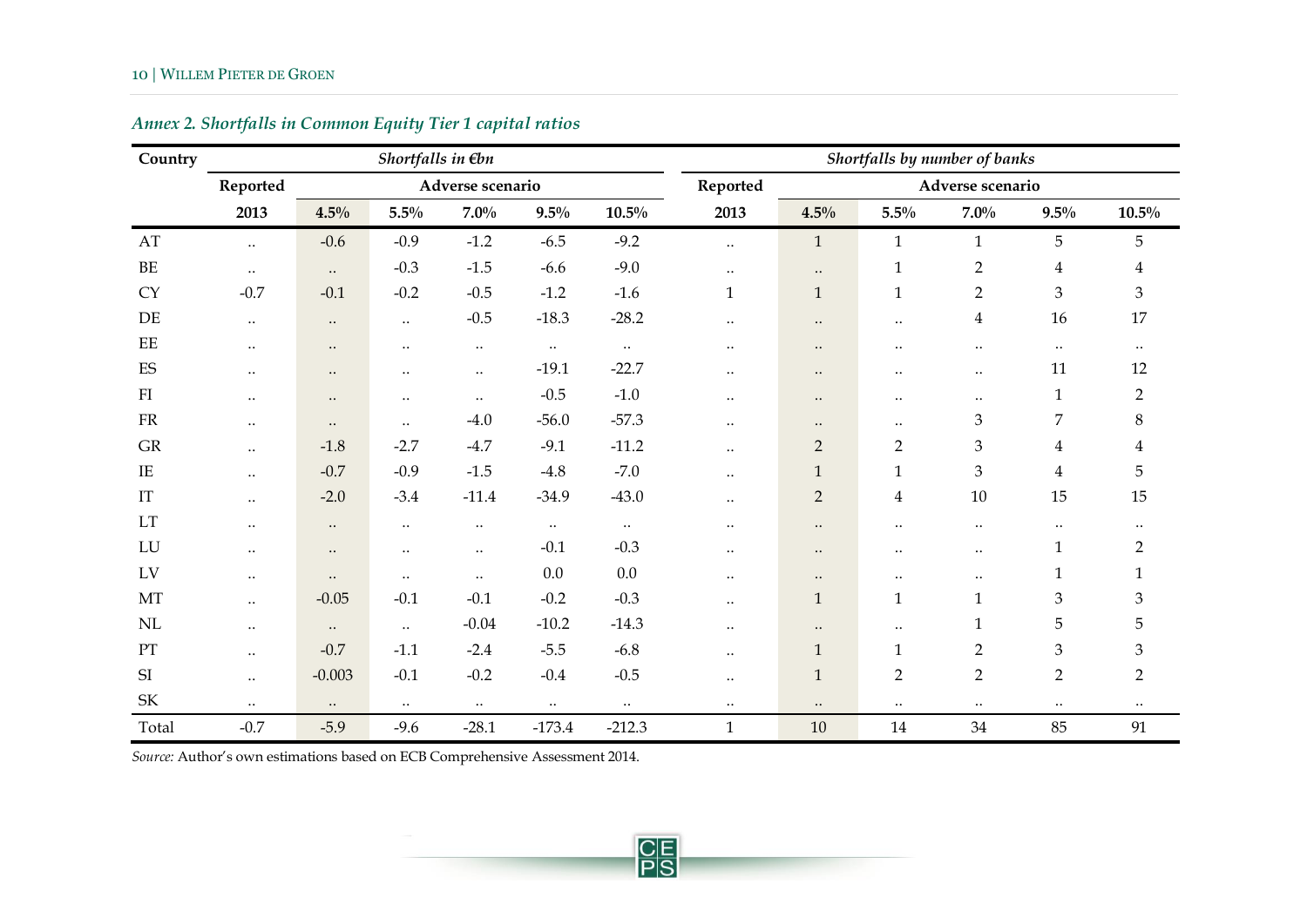| Country                           |           |           | Shortfalls in $\not\in b$ n |           |           |                |                | Shortfalls by number of banks |                         |                |
|-----------------------------------|-----------|-----------|-----------------------------|-----------|-----------|----------------|----------------|-------------------------------|-------------------------|----------------|
|                                   |           |           | Adverse scenario            |           |           |                |                | Adverse scenario              |                         |                |
|                                   | 4.5%      | 5.5%      | $7.0\%$                     | $9.5\%$   | $10.5\%$  | 4.5%           | $5.5\%$        | $7.0\%$                       | $9.5\%$                 | $10.5\%$       |
| AT                                | $-2.1$    | $-3.5$    | $-5.7$                      | $-12.5$   | $-15.2$   | $\overline{3}$ | $\mathfrak{Z}$ | $\overline{4}$                | 5                       | $\sqrt{5}$     |
| $\rm BE$                          | $\ldots$  | $-0.3$    | $-3.0$                      | $-9.0$    | $-11.3$   | $\ddotsc$      | $\overline{2}$ | $\overline{4}$                | $\overline{\mathbf{4}}$ | $\overline{4}$ |
| <b>CY</b>                         | $-0.2$    | $-0.2$    | $-0.5$                      | $-1.3$    | $-1.6$    | $1\,$          | $\mathbf{1}$   | $\overline{2}$                | $\overline{3}$          | $\overline{3}$ |
| DE                                | $\ldots$  | $-0.3$    | $-5.5$                      | $-38.9$   | $-49.1$   | $\ddotsc$      | $\overline{2}$ | 9                             | 17                      | 17             |
| $\rm EE$                          | $\ldots$  | $\ddotsc$ | $\ddots$                    | $\ddots$  | $\ddotsc$ | $\ddotsc$      | $\ddotsc$      | $\ddotsc$                     | $\ldots$                | $\ddotsc$      |
| ES                                | $\ddotsc$ | $\ddotsc$ | $-4.4$                      | $-35.3$   | $-41.2$   | $\ddotsc$      | $\ddotsc$      | $\overline{4}$                | 12                      | 13             |
| FI                                | $\ddotsc$ | $\ldots$  | $\ddots$                    | $-0.8$    | $-1.4$    | $\ddotsc$      |                | $\ddotsc$                     | $\mathbf{1}$            | $\overline{2}$ |
| ${\rm FR}$                        | $\ddotsc$ | $\ddotsc$ | $-13.7$                     | $-67.0$   | $-68.3$   | $\ddotsc$      | $\ddotsc$      | $\overline{4}$                | 7                       | 8              |
| ${\rm GR}$                        | $-14.3$   | $-16.3$   | $-19.5$                     | $-24.7$   | $-26.8$   | $\overline{4}$ | $\overline{4}$ | $\overline{4}$                | $\overline{4}$          | $\overline{4}$ |
| $\rm IE$                          | $-7.6$    | $-9.0$    | $-11.6$                     | $-16.1$   | $-18.1$   | 3              | 3              | $\overline{4}$                | $\overline{4}$          | 5              |
| $\mathop{\mathrm{IT}}$            | $-5.2$    | $-6.8$    | $-16.7$                     | $-42.5$   | $-50.6$   | 3              | 6              | 11                            | 15                      | 15             |
| $\mathop{\rm LT}\nolimits$        | $\ldots$  | $\ddotsc$ | $\ddotsc$                   | $\ddotsc$ | $\ddotsc$ | $\ddotsc$      | $\ddotsc$      | $\ldots$                      | $\ddotsc$               | $\ddotsc$      |
| LU                                | $\ddotsc$ | $\ddotsc$ | $\ddotsc$                   | $-0.2$    | $-0.3$    | $\ddotsc$      | $\ddotsc$      | $\ldots$                      | $\mathbf{1}$            | $\overline{2}$ |
| LV                                | $\ddotsc$ | $\ddotsc$ | $\ddotsc$                   | $-0.03$   | $-0.05$   | $\ddotsc$      | $\ddotsc$      | $\ddotsc$                     | $\mathbf{1}$            | $\mathbf{1}$   |
| MT                                | $-0.05$   | $-0.06$   | $-0.1$                      | $-0.2$    | $-0.3$    | $\mathbf{1}$   | $\mathbf{1}$   | $\mathbf{1}$                  | $\mathfrak{Z}$          | $\mathfrak{Z}$ |
| $\mbox{NL}$                       | $\ddotsc$ | $-0.1$    | $-0.4$                      | $-15.91$  | $-20.1$   | $\ddotsc$      | $\mathbf{1}$   | $\mathbf{1}$                  | $\mathbf 5$             | 5              |
| PT                                | $-2.2$    | $-3.0$    | $-4.9$                      | $-8.2$    | $-9.6$    | $\mathbf{1}$   | $\overline{2}$ | 3                             | $\mathfrak{Z}$          | 3              |
| SI                                | $-0.02$   | $-0.1$    | $-0.2$                      | $-0.5$    | $-0.6$    | $\mathbf{1}$   | $\overline{2}$ | $\overline{2}$                | $\overline{2}$          | $\overline{2}$ |
| $\ensuremath{\mathsf{SK}}\xspace$ | $\ddots$  | $\ddotsc$ | $\ddots$                    | $\ddotsc$ | $\ddotsc$ | $\ldots$       | $\ddotsc$      | $\ddotsc$                     | $\ddotsc$               | $\ddotsc$      |
| Total                             | $-31.6$   | $-39.8$   | $-86.2$                     | $-273.0$  | $-314.4$  | 17             | 27             | 53                            | 87                      | 92             |

## *Annex 3. Shortfalls in fully loaded Common Equity Tier 1 capital ratios*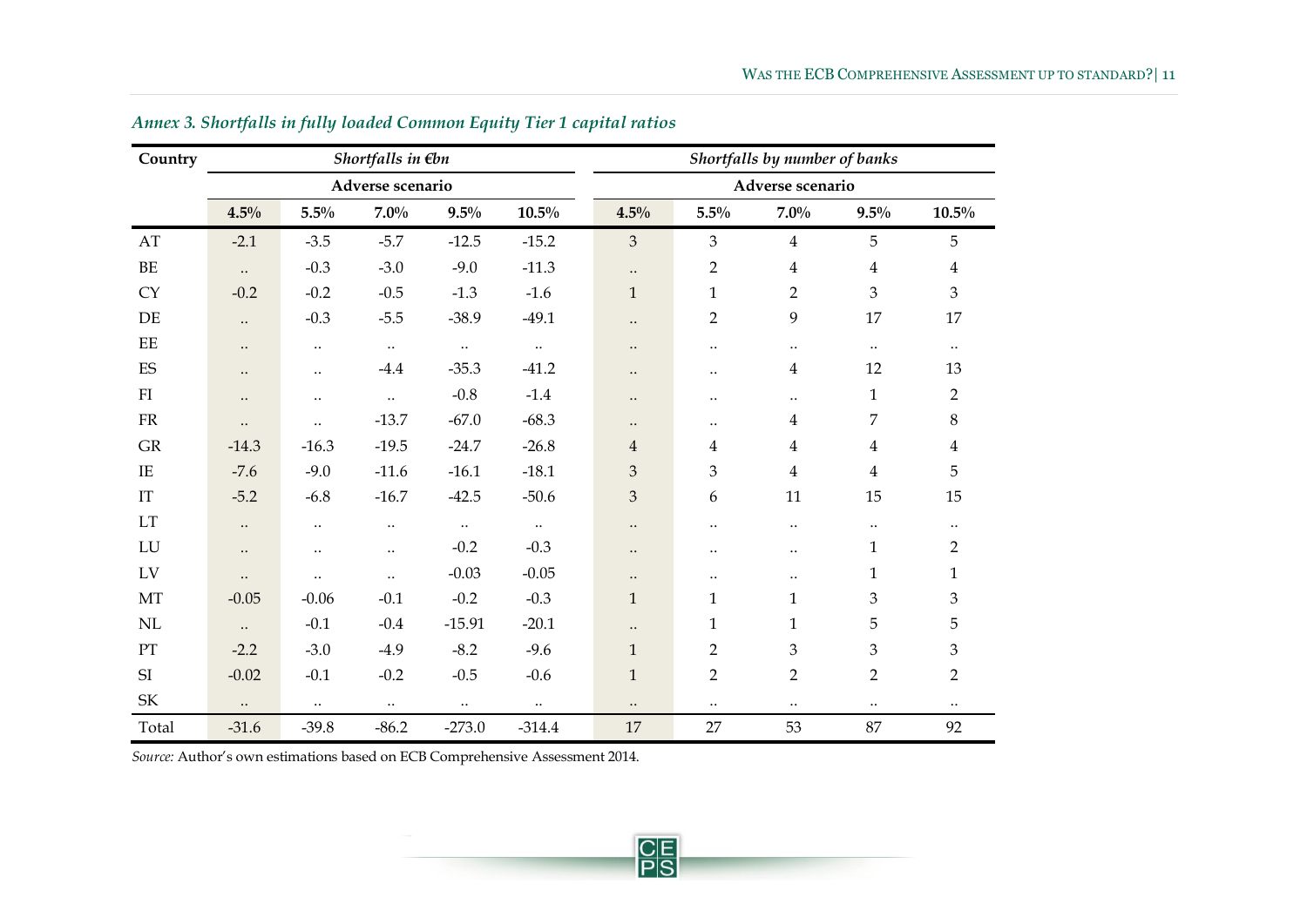## *Annex 4. Shortfalls in Tier 1 capital ratio*

| Country                           |           |           | Shortfalls in $\not\in b$ n |                  |           |          |              |                | Shortfalls by number of banks |                  |                |                |
|-----------------------------------|-----------|-----------|-----------------------------|------------------|-----------|----------|--------------|----------------|-------------------------------|------------------|----------------|----------------|
|                                   | Reported  |           |                             | Adverse scenario |           |          | Reported     |                |                               | Adverse scenario |                |                |
|                                   | 2013      | $6.0\%$   | $7.0\%$                     | $8.5\%$          | $11.0\%$  | $12.0\%$ | 2013         | 6.0%           | $7.0\%$                       | $8.5\%$          | $11.0\%$       | $12.0\%$       |
| AT                                | $\ddots$  | $-1.1$    | $-1.6$                      | $-4.0$           | $-11.2$   | $-14.0$  | $\ddotsc$    | $\mathbf{1}$   | 3                             | 6                | 6              | 6              |
| $\rm BE$                          | $\ddotsc$ | $\ddotsc$ | $-0.1$                      | $-0.3$           | $-4.3$    | $-6.7$   | $\ddotsc$    | $\ddotsc$      | $\mathbf{1}$                  | $\mathbf{1}$     | $\overline{4}$ | $\overline{4}$ |
| <b>CY</b>                         | $-1.0$    | $-0.1$    | $-0.3$                      | $-0.8$           | $-1.7$    | $-2.1$   | $\mathbf{1}$ | $\mathbf{1}$   | $\overline{2}$                | 3                | 3              | $\overline{4}$ |
| DE                                | $\ddotsc$ | $\ddotsc$ | $-0.1$                      | $-0.7$           | $-10.4$   | $-19.4$  | $\ddotsc$    | $\ddotsc$      | $\overline{2}$                | $\overline{4}$   | 14             | 16             |
| $\rm{EE}$                         | $\ddotsc$ | $\ddotsc$ | $\ldots$                    | $-0.3$           | 0.0       | 0.0      | $\ddotsc$    | $\ddotsc$      | $\ddotsc$                     | 3                | $\mathbf{1}$   | $\mathbf{1}$   |
| $\mathop{\hbox{\rm ES}}$          | $\ddotsc$ | $\ddotsc$ | $\ldots$                    | $\ddots$         | $-29.3$   | $-32.7$  | $\ddotsc$    | $\ddotsc$      | $\ddotsc$                     | $\ldots$         | 11             | 12             |
| FI                                | $\ddotsc$ | $-0.01$   | $-0.5$                      | $-1.1$           | $-2.3$    | $-3.3$   | $\ddotsc$    | $\mathbf{1}$   | $\mathbf{1}$                  | $\mathbf{1}$     | $\mathbf{1}$   | $\overline{2}$ |
| ${\rm FR}$                        | $-0.01$   | $\ddots$  | $\ddotsc$                   | $-0.6$           | $-45.5$   | $-46.8$  | $\mathbf{1}$ | $\ddotsc$      | $\ddotsc$                     | $\mathbf{1}$     | $\overline{7}$ | 9              |
| GR                                | $\ddotsc$ | $-2.7$    | $-4.0$                      | $-6.4$           | $-11.3$   | $-13.4$  | $\ddotsc$    | $\overline{2}$ | $\ensuremath{\mathfrak{Z}}$   | 3                | $\overline{4}$ | $\overline{4}$ |
| IE                                | $\ddotsc$ | $-0.9$    | $-2.0$                      | $-3.9$           | $-8.0$    | $-10.2$  | $\ddotsc$    | $\mathbf{1}$   | 3                             | 3                | 5              | 5              |
| $\mathop{\mathrm{IT}}$            | $-0.04$   | $-4.4$    | $-10.7$                     | $-22.2$          | $-51.3$   | $-59.4$  | $\mathbf{1}$ | $\overline{7}$ | 10                            | 13               | 15             | 15             |
| LT                                | $\ldots$  | $\ddotsc$ | $\ldots$                    | $\ldots$         | $\ddotsc$ | $\ldots$ | $\ddotsc$    | $\ddotsc$      | $\ddotsc$                     | $\ddotsc$        | $\ddotsc$      |                |
| LU                                | $\ddotsc$ | $\ddotsc$ | $\ddotsc$                   | $-0.1$           | $-0.4$    | $-0.6$   | $\ddotsc$    | $\ddotsc$      | $\cdot\cdot$                  | $\mathbf{1}$     | $\overline{2}$ | $\overline{2}$ |
| LV                                | $\ddotsc$ | $\ddotsc$ | $0.00\,$                    | $0.0\,$          | $-0.1$    | $-0.1$   | $\ddotsc$    | $\ddotsc$      | $\mathbf 1$                   | $\mathbf{1}$     | $\mathbf{1}$   | $\overline{2}$ |
| MT                                | $\ddotsc$ | $-0.07$   | $-0.1$                      | $-0.1$           | $-0.3$    | $-0.4$   | $\ddotsc$    | $\mathbf{1}$   | $\mathbf 1$                   | $\overline{2}$   | 3              | 3              |
| $\rm NL$                          | $\ddotsc$ | $\ddotsc$ | $\ddotsc$                   | $-0.14$          | $-3.6$    | $-5.6$   | $\ddotsc$    | $\ddotsc$      | $\ddotsc$                     | $\mathbf{1}$     | 3              | $\overline{4}$ |
| PT                                | $\ddotsc$ | $-1.1$    | $-1.7$                      | $-3.3$           | $-6.5$    | $-7.8$   | $\ddotsc$    | $\mathbf{1}$   | $\overline{2}$                | $\overline{2}$   | 3              | 3              |
| SI                                | $\ddotsc$ | $-0.31$   | $-0.4$                      | $-0.6$           | $-0.9$    | $-1.0$   | $\ddotsc$    | $\overline{2}$ | $\mathfrak{Z}$                | 3                | 3              | 3              |
| $\ensuremath{\mathsf{SK}}\xspace$ | $\ldots$  | $\ldots$  | $\ldots$                    | $\ddotsc$        | $\ldots$  | 0.0      | $\ldots$     | $\ddotsc$      | $\ddotsc$                     | $\ddotsc$        | $\ddotsc$      | $\mathbf{1}$   |
| Total                             | $-1.0$    | $-10.6$   | $-21.5$                     | $-44.6$          | $-187.0$  | $-223.4$ | 3            | 17             | 32                            | $\sqrt{48}$      | 86             | 96             |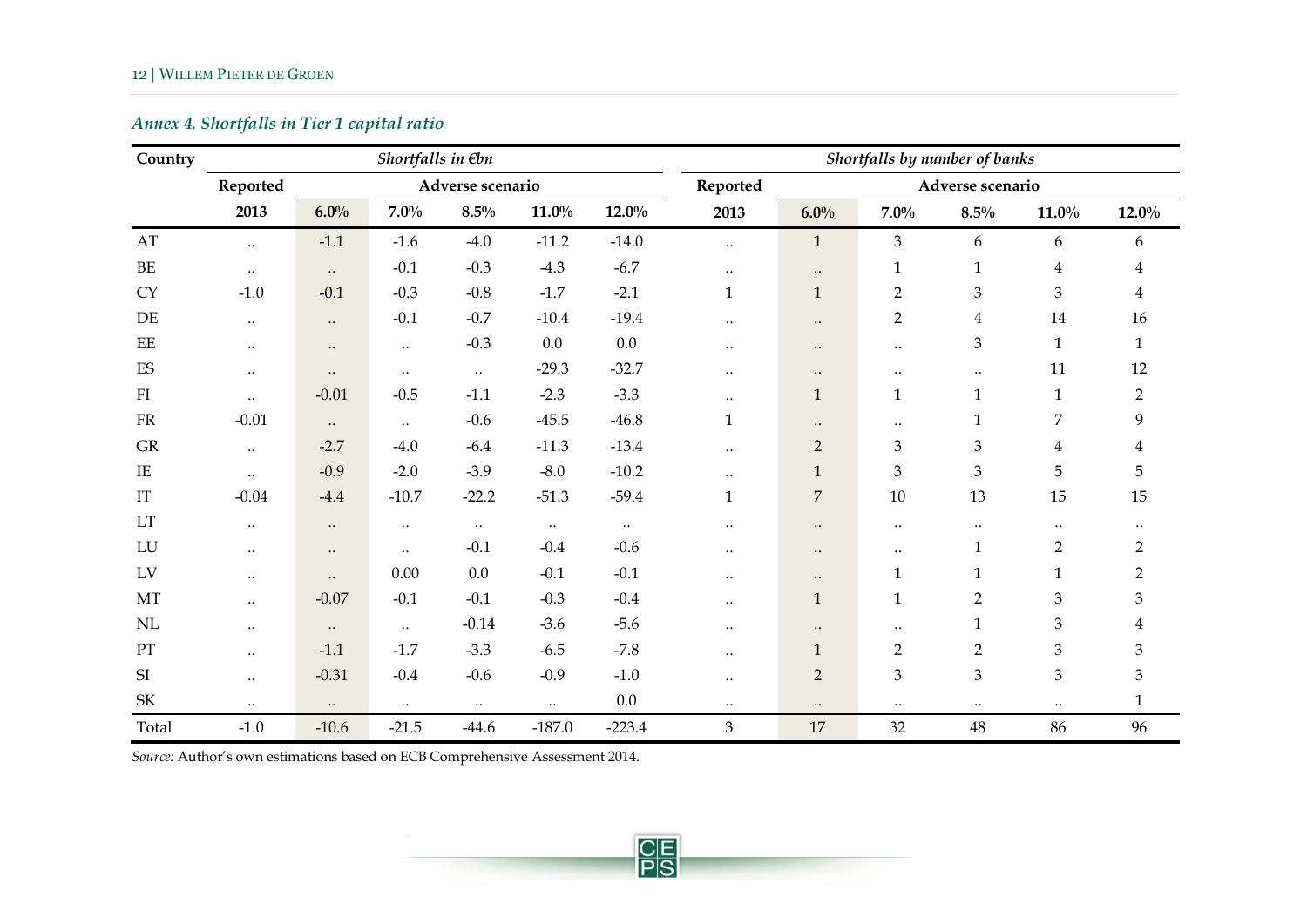| Country                           |           |           | Shortfalls in $\not\in b$ n |                  |          |          |              |                             |                | Shortfalls by number of banks |                |                |
|-----------------------------------|-----------|-----------|-----------------------------|------------------|----------|----------|--------------|-----------------------------|----------------|-------------------------------|----------------|----------------|
|                                   | Reported  |           |                             | Adverse scenario |          |          | Reported     |                             |                | Adverse scenario              |                |                |
|                                   | 2013      | 8.0%      | $9.0\%$                     | $10.5\%$         | $13.0\%$ | $14.0\%$ | 2013         | 8.0%                        | $9.0\%$        | $10.5\%$                      | $13.0\%$       | $14.0\%$       |
| $\mathbf{A}\mathbf{T}$            | $\ddots$  | $-0.4$    | $-0.7$                      | $-1.3$           | $-5.7$   | $-8.6$   | $\ddotsc$    | $\mathbf{1}$                | $\mathbf{1}$   | $\overline{2}$                | 6              | 6              |
| $\rm BE$                          | $\ddotsc$ | $-0.04$   | $-0.1$                      | $-1.4$           | $-5.2$   | $-7.6$   | $\ddotsc$    | $\mathbf{1}$                | $\mathbf{1}$   | 3                             | $\overline{4}$ | $\overline{4}$ |
| <b>CY</b>                         | $-1.2$    | $-0.5$    | $-0.9$                      | $-1.4$           | $-2.4$   | $-2.7$   | $\mathbf{1}$ | $\ensuremath{\mathbf{3}}$   | $\mathfrak{Z}$ | 3                             | 3              | $\mathfrak{Z}$ |
| DE                                | $\ddotsc$ | $-0.1$    | $-0.2$                      | $-1.9$           | $-11.0$  | $-17.3$  | $\ddotsc$    | $\mathbf{1}$                | $\overline{2}$ | 7                             | 11             | 14             |
| EE                                | $\ddotsc$ | $\ddotsc$ | $\ldots$                    | $\ddotsc$        | $-0.01$  | $-0.02$  | $\cdot\cdot$ | $\ddotsc$                   | $\ddotsc$      | $\ldots$                      | $\mathbf{1}$   | $\mathbf{1}$   |
| ${\rm ES}$                        | $\ddotsc$ | $\ddotsc$ | $-0.2$                      | $-6.9$           | $-39.2$  | $-44.1$  | $\ddotsc$    | $\bullet\bullet$            | $\overline{2}$ | $\,8\,$                       | 13             | $14\,$         |
| $\rm{FI}$                         | $\ddotsc$ | $\ddotsc$ | $-0.4$                      | $-1.1$           | $-3.1$   | $-4.2$   | $\cdot\cdot$ | $\bullet\bullet$            | $\mathbf{1}$   | $\mathbf{1}$                  | $\overline{2}$ | $\overline{2}$ |
| ${\rm FR}$                        | $\ddotsc$ | $-0.4$    | $-0.8$                      | $-10.4$          | $-57.4$  | $-59.0$  | $\ddotsc$    | $\mathbf{1}$                | $\mathbf{1}$   | 3                             | 9              | 9              |
| GR                                | $\ddotsc$ | $-5.1$    | $-6.6$                      | $-9.5$           | $-14.7$  | $-16.8$  | $\cdot\cdot$ | $\ensuremath{\mathbf{3}}$   | $\mathfrak{Z}$ | $\overline{4}$                | $\overline{4}$ | $\overline{4}$ |
| $\rm IE$                          | $\ddotsc$ | $-1.2$    | $-2.2$                      | $-4.1$           | $-8.3$   | $-10.1$  | $\ddotsc$    | $\sqrt{2}$                  | $\mathfrak{Z}$ | 3                             | $\overline{4}$ | $\overline{4}$ |
| IT                                | $\ddotsc$ | $-2.2$    | $-5.0$                      | $-13.7$          | $-38.7$  | $-46.1$  | $\ddotsc$    | 6                           | $10\,$         | 11                            | 14             | 14             |
| LT                                | $\ddotsc$ | $\ddotsc$ | $\ddotsc$                   | $\ddotsc$        | $-0.02$  | $0.0\,$  | $\ddotsc$    | $\ddotsc$                   | $\ddotsc$      | $\ddotsc$                     | $\mathbf{1}$   | $\overline{2}$ |
| LU                                | $\ddotsc$ | $\ddotsc$ | $\ddotsc$                   | $-0.1$           | $-0.4$   | $-0.7$   | $\ddotsc$    | $\cdot\cdot$                | $\ddotsc$      | $\mathbf{1}$                  | $\overline{2}$ | $\mathfrak{B}$ |
| LV                                | $\ddotsc$ | $\ddotsc$ | $\ddotsc$                   | $\ddots$         | 0.0      | $-0.1$   | $\ddotsc$    | $\ddotsc$                   | $\ddotsc$      | $\ddotsc$                     | $\overline{2}$ | $\overline{2}$ |
| MT                                | $\ddotsc$ | $-0.1$    | $-0.1$                      | $-0.1$           | $-0.3$   | $-0.3$   | $\ddotsc$    | $\mathbf{1}$                | $\mathbf{1}$   | $\mathbf{1}$                  | 3              | 3              |
| NL                                | $\ddotsc$ | $\ddots$  | $-0.2$                      | $-0.44$          | $-1.6$   | $-1.8$   | $\ddotsc$    | $\ddotsc$                   | $\mathbf{1}$   | $\mathbf{1}$                  | $\overline{2}$ | $\overline{2}$ |
| PT                                | $\ddotsc$ | $-1.6$    | $-2.6$                      | $-4.6$           | $-7.8$   | $-9.2$   | $\ddotsc$    | $\mathbf{1}$                | $\mathfrak{Z}$ | 3                             | $\mathfrak{Z}$ | 3              |
| SI                                | $\ddotsc$ | $-0.5$    | $-0.6$                      | $-0.8$           | $-1.1$   | $-1.2$   | $\ddotsc$    | $\ensuremath{\mathfrak{Z}}$ | $\,3$          | 3                             | $\mathfrak{Z}$ | $\mathfrak{Z}$ |
| $\ensuremath{\mathsf{SK}}\xspace$ | $\ldots$  | $\ddotsc$ | $\ldots$                    | $\ldots$         | $\ldots$ | $-0.1$   | $\ldots$     | $\ddotsc$                   | $\ddotsc$      | $\ldots$                      | $\cdots$       | $\overline{2}$ |
| Total                             | $-1.2$    | $-12.1$   | $-20.7$                     | $-57.8$          | $-196.9$ | $-229.8$ | $\mathbf{1}$ | 23                          | 35             | 54                            | 87             | 95             |

## *Annex 5. Shortfalls in Total regulatory capital ratio*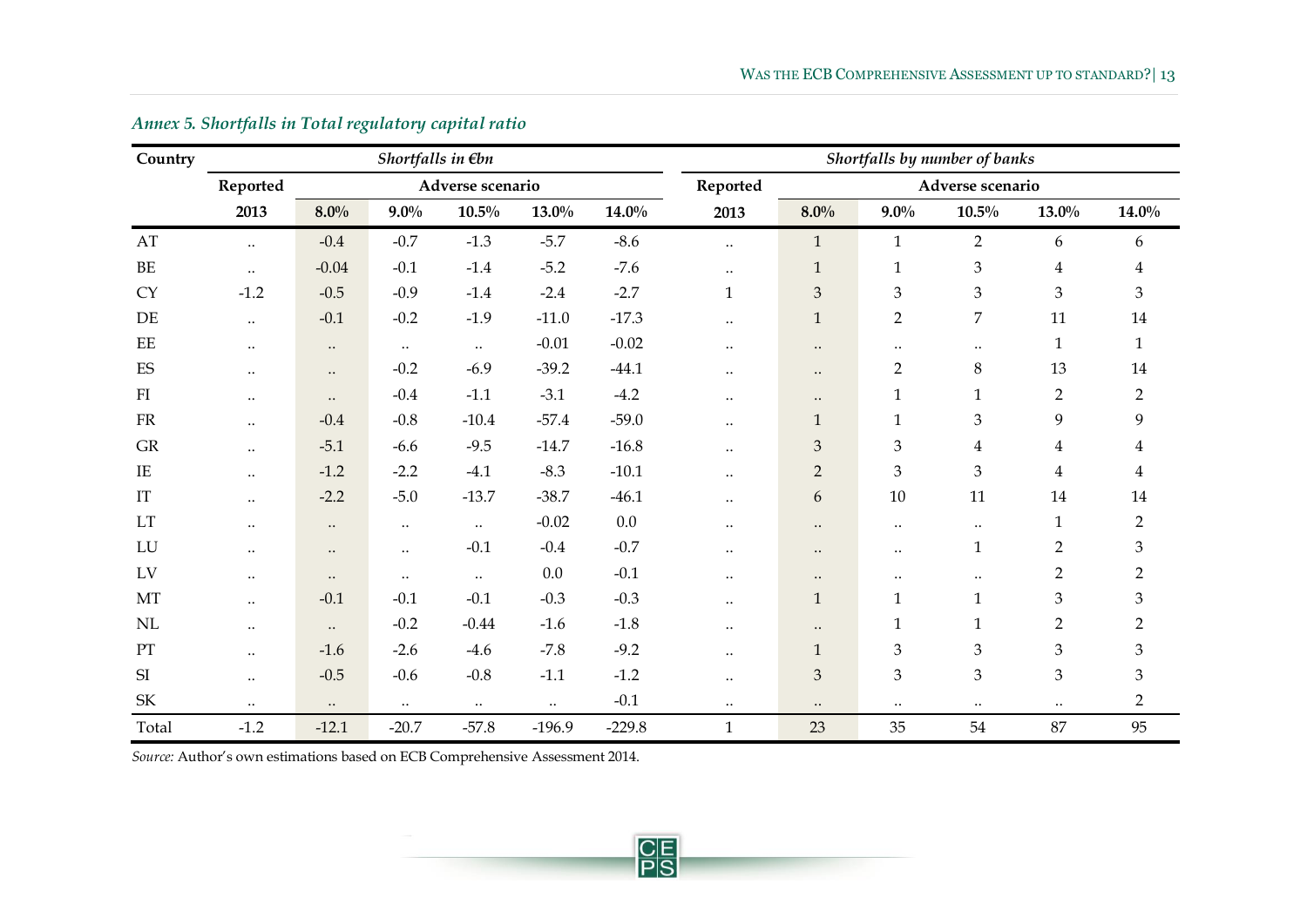## *Annex 6. Shortfalls in the leverage ratio*

| Country                  |           |           | Shortfalls in $\not\in b$ n |                  |           |            |                |                |                | Shortfalls by number of banks |                |                |
|--------------------------|-----------|-----------|-----------------------------|------------------|-----------|------------|----------------|----------------|----------------|-------------------------------|----------------|----------------|
|                          | Reported  |           |                             | Adverse scenario |           |            | Reported       |                |                | Adverse scenario              |                |                |
|                          | 2013      | $3.0\%$   | $4.0\%$                     | $5.0\%$          | $6.0\%$   | $10.0\%$   | 2013           | 3.0%           | $4.0\%$        | $5.0\%$                       | $6.0\%$        | $10.0\%$       |
| AT                       | $\ddots$  | $-1.2$    | $-2.1$                      | $-7.2$           | $-12.6$   | $-34.5$    | $\ddotsc$      | $\overline{2}$ | $\mathfrak{B}$ | 6                             | 6              | 6              |
| $\rm BE$                 | $-0.01$   | $-2.0$    | $-7.7$                      | $-15.8$          | $-24.0$   | $-56.8$    | $\mathbf{1}$   | $\overline{4}$ | 6              | 6                             | 6              | 6              |
| <b>CY</b>                | $-0.9$    | $-0.04$   | $-0.1$                      | $-0.5$           | $-1.1$    | $-3.6$     | $\mathbf{1}$   | $\mathbf{1}$   | $\mathbf{1}$   | $\overline{4}$                | $\overline{4}$ | $\overline{4}$ |
| DE                       | $-0.4$    | $-0.7$    | $-9.0$                      | $-43.1$          | $-84.7$   | $-261.2$   | $\mathfrak{Z}$ | 5              | 12             | 18                            | 20             | 24             |
| EE                       | $\ddotsc$ | $\ddots$  | $\ddotsc$                   | $\ddotsc$        | $\ddotsc$ | $\ldots$   | $\ddotsc$      | $\ddotsc$      | $\ddotsc$      | $\ddotsc$                     | $\ddotsc$      | $\ddotsc$      |
| ES                       | $\ddotsc$ | $-0.2$    | $-1.1$                      | $-13.7$          | $-36.9$   | $-165.8$   | $\ddotsc$      | $\mathbf{1}$   | $\overline{2}$ | 10                            | 12             | 15             |
| FI                       | $\ddotsc$ | $-0.5$    | $-3.1$                      | $-6.6$           | $-10.1$   | $-24.7$    | $\ddotsc$      | $\mathbf{1}$   | $\overline{2}$ | $\overline{2}$                | $\overline{2}$ | 3              |
| FR                       | $-1.9$    | $-3.3$    | $-20.0$                     | $-83.6$          | $-155.2$  | $-441.8$   | 3              | $\overline{4}$ | $\overline{7}$ | 10                            | $10\,$         | 12             |
| GR                       | $\ddotsc$ | $-2.6$    | $-4.5$                      | $-7.3$           | $-10.2$   | $-24.6$    | $\cdot$ .      | $\overline{2}$ | $\overline{2}$ | $\mathfrak{Z}$                | 3              | $\overline{4}$ |
| IE                       | $\ddotsc$ | $-1.3$    | $-3.2$                      | $-6.3$           | $-9.6$    | $-26.7$    | $\ddotsc$      | $\mathbf{1}$   | $\mathfrak{B}$ | 3                             | $\overline{4}$ | 5              |
| IT                       | $-0.1$    | $-5.5$    | $-14.4$                     | $-30.5$          | $-53.4$   | $-147.3$   | $\mathbf 1$    | 5              | 10             | $14\,$                        | 14             | 15             |
| LT                       | $\ddotsc$ | $\ddotsc$ | $\ddotsc$                   | $\ddots$         | $\ldots$  | $-0.3$     | $\ddotsc$      | $\ddotsc$      | $\ddotsc$      | $\ddotsc$                     | $\ddotsc$      | $\overline{2}$ |
| LU                       | $\ddotsc$ | $\ddotsc$ | $-0.2$                      | $-0.7$           | $-1.5$    | $-5.5$     | $\ddotsc$      | $\ddotsc$      | $\mathbf{1}$   | $\mathfrak{Z}$                | $\overline{4}$ | 5              |
| LV                       | $\ddotsc$ | $\ddotsc$ | $-0.02$                     | $-0.1$           | $-0.1$    | $-0.3$     | $\ddotsc$      | $\ddotsc$      | $\mathbf{1}$   | $\mathbf{1}$                  | $\mathbf{1}$   | $\overline{2}$ |
| MT                       | $\ddotsc$ | $-0.1$    | $-0.1$                      | $-0.2$           | $-0.3$    | $-1.0$     | $\ddotsc$      | $\mathbf{1}$   | $\mathbf{1}$   | 3                             | 3              | 3              |
| $\rm NL$                 | $-1.2$    | $-2.5$    | $-11.8$                     | $-35.8$          | $-60.1$   | $-158.9$   | $\overline{2}$ | 3              | 5              | 6                             | 6              | 7              |
| $\mathcal{P}\mathcal{T}$ | $\ddotsc$ | $-0.9$    | $-1.7$                      | $-3.9$           | $-6.3$    | $-15.8$    | $\ddotsc$      | $\mathbf{1}$   | $\mathbf{1}$   | 3                             | 3              | 3              |
| SI                       | $\ddotsc$ | $-0.4$    | $-0.7$                      | $-0.9$           | $-1.2$    | $-2.2$     | $\ddotsc$      | 3              | $\mathfrak{B}$ | 3                             | 3              | 3              |
| SK                       | $\ddotsc$ | $\ddotsc$ | $\ddots$                    | $\ddotsc$        | $-0.03$   | $-1.0$     | $\ldots$       | $\ddotsc$      | $\ldots$       | $\ldots$                      | $\mathbf{1}$   | 3              |
| Total                    | $-4.5$    | $-21.1$   | $-79.6$                     | $-256.3$         | $-467.2$  | $-1,372.0$ | 11             | 34             | 60             | 95                            | 102            | 122            |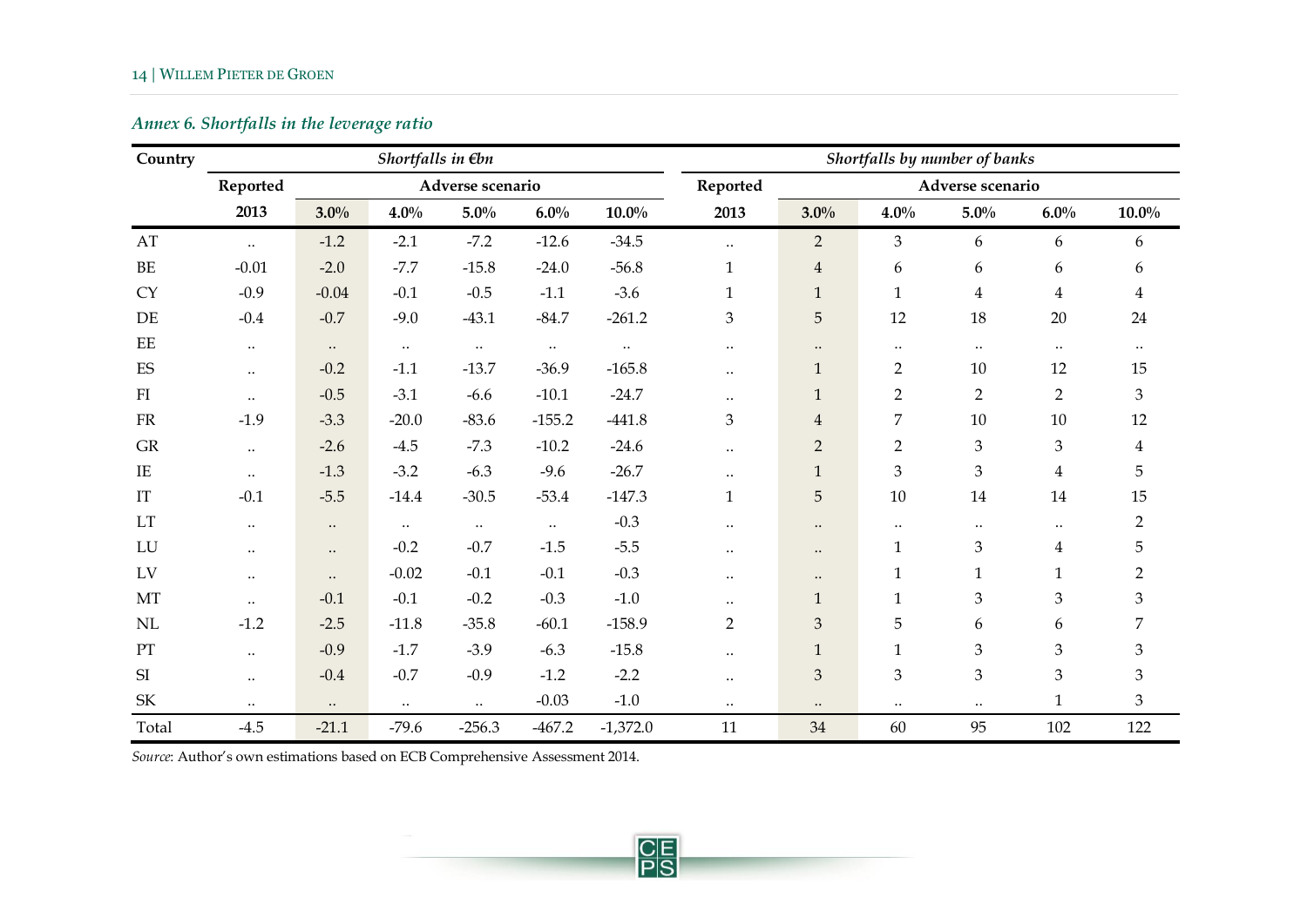| Country                    |           |           | Shortfalls in $\not\in b$ n |                  |            |            |                |                |                         | Shortfalls by number of banks |                |                             |
|----------------------------|-----------|-----------|-----------------------------|------------------|------------|------------|----------------|----------------|-------------------------|-------------------------------|----------------|-----------------------------|
|                            | Reported  |           |                             | Adverse scenario |            |            | Reported       |                |                         | Adverse scenario              |                |                             |
|                            | 2013      | 8.0%      | $9.0\%$                     | $10.0\%$         | $11.0\%$   | $15.0\%$   | 2013           | 8.0%           | $9.0\%$                 | $10.0\%$                      | $11.0\%$       | $15.0\%$                    |
| AT                         | $\ddots$  | $-7.7$    | $-12.6$                     | $-17.5$          | $-22.4$    | $-41.9$    | $\ddotsc$      | 6              | 6                       | 6                             | 6              | 6                           |
| BE                         | $-17.4$   | $-30.5$   | $-38.1$                     | $-45.6$          | $-53.1$    | $-83.1$    | 6              | 6              | 6                       | 6                             | 6              | $\boldsymbol{6}$            |
| <b>CY</b>                  | $-2.1$    | $-2.2$    | $-2.8$                      | $-3.4$           | $-4.0$     | $-6.4$     | $\overline{2}$ | $\overline{4}$ | $\overline{\mathbf{4}}$ | $\overline{4}$                | $\overline{4}$ | $\overline{4}$              |
| DE                         | $-111.7$  | $-129.4$  | $-172.9$                    | $-216.9$         | $-260.9$   | $-437.0$   | 21             | 21             | 23                      | 23                            | 23             | 23                          |
| EE                         | $\ddotsc$ | $\ddotsc$ | $\ddotsc$                   | $\ddots$         | $-0.01$    | $-0.03$    | $\ldots$       | $\ddots$       | $\ddotsc$               | $\ldots$                      | $\mathbf{1}$   | $\mathbf{1}$                |
| ES                         | $-48.5$   | $-64.6$   | $-92.4$                     | $-121.0$         | $-152.1$   | $-276.7$   | 14             | 14             | 14                      | 15                            | 15             | 15                          |
| ${\rm FI}$                 | $-15.6$   | $-19.4$   | $-23.3$                     | $-27.4$          | $-31.6$    | $-48.4$    | $\overline{2}$ | $\overline{2}$ | $\overline{2}$          | $\mathfrak{Z}$                | $\mathfrak{Z}$ | $\mathfrak{Z}$              |
| ${\rm FR}$                 | $-193.8$  | $-216.2$  | $-282.2$                    | $-348.6$         | $-415.2$   | $-681.6$   | $10\,$         | 10             | 10                      | 12                            | 12             | 12                          |
| GR                         | $-3.8$    | $-15.8$   | $-19.3$                     | $-22.8$          | $-26.3$    | $-40.4$    | $\overline{2}$ | $\overline{4}$ | $\overline{\mathbf{4}}$ | $\overline{4}$                | $\overline{4}$ | $\overline{4}$              |
| $\rm IE$                   | $-15.9$   | $-25.6$   | $-31.5$                     | $-37.5$          | $-43.6$    | $-67.8$    | $\mathfrak{Z}$ | $\overline{4}$ | 5                       | 5                             | 5              | 5                           |
| $\rm IT$                   | $-24.7$   | $-54.5$   | $-77.3$                     | $-100.1$         | $-122.8$   | $-213.9$   | 12             | 15             | 15                      | 15                            | 15             | 15                          |
| $\mathop{\rm LT}\nolimits$ | $\ddotsc$ | $\ddots$  | $0.0\,$                     | $-0.1$           | $-0.2$     | $-0.6$     | $\ldots$       | $\ddotsc$      | $\mathbf{1}$            | $\overline{2}$                | $\overline{2}$ | $\overline{2}$              |
| LU                         | $-3.8$    | $-4.2$    | $-5.5$                      | $-6.9$           | $-8.3$     | $-13.8$    | 6              | 5              | 6                       | 6                             | 6              | 6                           |
| LV                         | $-0.02$   | $-0.1$    | $-0.13$                     | $-0.2$           | $-0.3$     | $-0.6$     | $\mathbf{1}$   | $\mathbf{1}$   | $\overline{2}$          | $\overline{2}$                | $\overline{2}$ | $\overline{2}$              |
| MT                         | $-0.1$    | $-0.4$    | $-0.6$                      | $-0.7$           | $-0.9$     | $-1.5$     | $\overline{2}$ | $\mathfrak{B}$ | 3                       | 3                             | $\mathfrak{Z}$ | $\mathfrak{B}$              |
| NL                         | $-50.1$   | $-62.0$   | $-83.3$                     | $-104.9$         | $-126.4$   | $-212.6$   | 6              | 6              | $\overline{7}$          | 7                             | 7              | $\overline{7}$              |
| PT                         | $-0.3$    | $-8.6$    | $-10.9$                     | $-13.1$          | $-15.4$    | $-24.3$    | $\mathbf{1}$   | 3              | 3                       | 3                             | $\mathfrak{Z}$ | $\mathfrak{B}$              |
| SI                         | $-0.1$    | $-1.3$    | $-1.5$                      | $-1.8$           | $-2.0$     | $-2.8$     | $\mathbf{1}$   | 3              | 3                       | 3                             | 3              | $\,3$                       |
| SK                         | $\ldots$  | $\ldots$  | 0.0                         | $-0.2$           | $-0.5$     | $-1.8$     | $\ldots$       | $\ddotsc$      | $\mathbf{1}$            | $\overline{2}$                | 3              | $\ensuremath{\mathfrak{Z}}$ |
| Total                      | $-487.9$  | $-642.7$  | $-854.3$                    | $-1,068.6$       | $-1,285.9$ | $-2,155.4$ | 89             | 107            | 115                     | 121                           | 123            | 123                         |

*Annex 7. Shortfalls in minimum requirement for own funds and eligible liabilities (MREL)*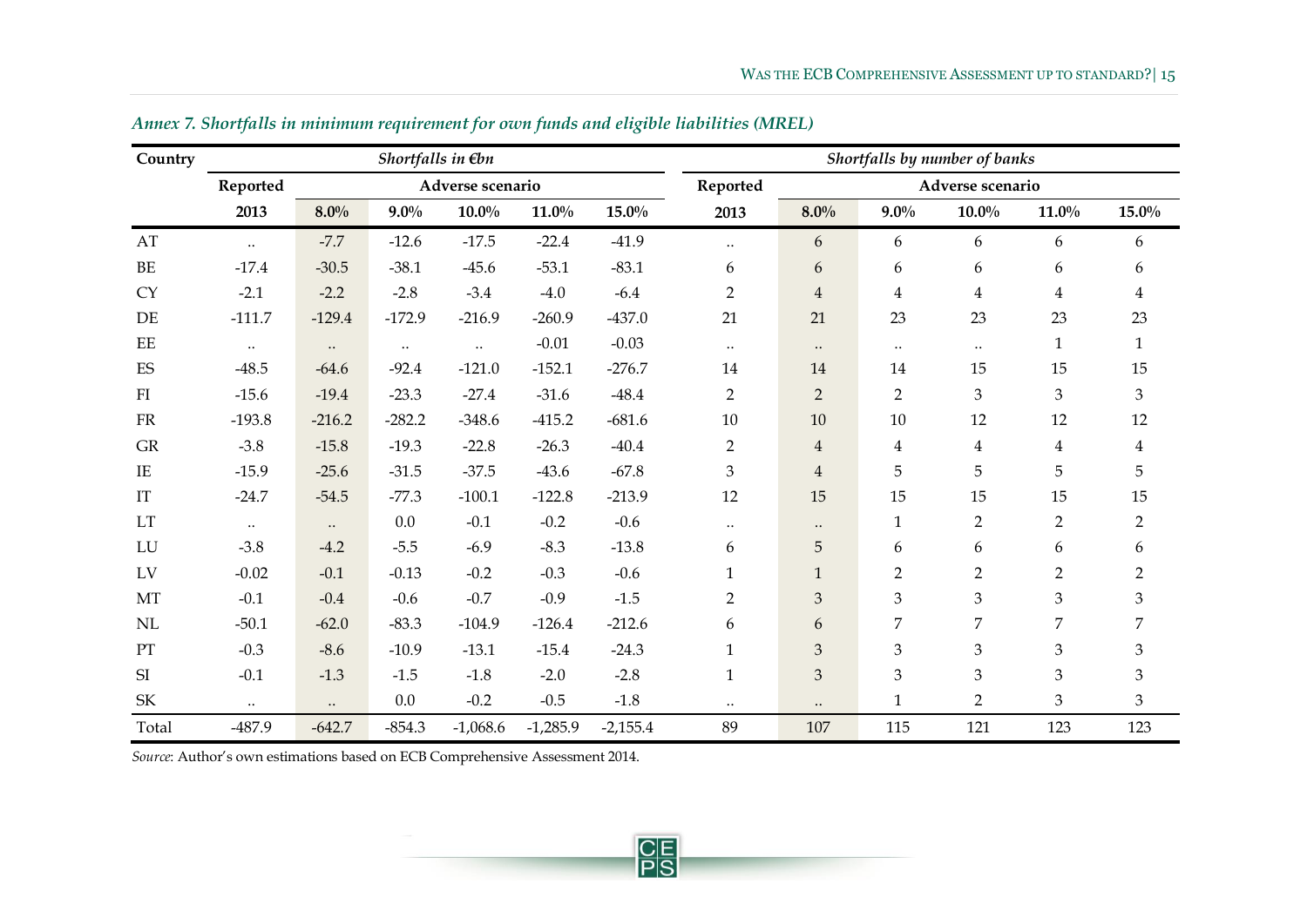<span id="page-15-0"></span>

| Country                           |              |                  |                         | Shortfalls in $\not\in b$ n |                        |           |                                 |                      |                           |                           | Shortfalls by number of banks |                        |                  |                                 |
|-----------------------------------|--------------|------------------|-------------------------|-----------------------------|------------------------|-----------|---------------------------------|----------------------|---------------------------|---------------------------|-------------------------------|------------------------|------------------|---------------------------------|
|                                   | CET1<br>4.5% | Tier1<br>$6.0\%$ | <b>Total</b><br>$8.0\%$ | Leverage<br>$3.0\%$         | <b>MREL</b><br>$8.0\%$ | Comb.     | Comb.<br>(excl.<br><b>MREL)</b> | CET1<br>$4.5\%$      | Tier1<br>$6.0\%$          | <b>Total</b><br>$8.0\%$   | Leverage<br>$3.0\%$           | <b>MREL</b><br>$8.0\%$ | Comb.            | Comb.<br>(excl.<br><b>MREL)</b> |
| AT                                | $\ldots$     | $\ddotsc$        | $\ddotsc$               | $\ldots$                    | $\ldots$               | $\ddotsc$ | $\ddotsc$                       | $\ddotsc$            |                           |                           |                               | $\ddotsc$              | $\ddotsc$        | $\ddotsc$                       |
| BE                                | $\ddotsc$    | $\ddotsc$        | $\ddotsc$               | $-0.01$                     | $-17.4$                | $-17.4$   | $-0.01$                         | $\ddotsc$            | $\ddotsc$                 | $\ddotsc$                 | $\mathbf{1}$                  | 6                      | $\boldsymbol{6}$ | $\mathbf{1}$                    |
| <b>CY</b>                         | $-0.7$       | $-1.0$           | $-1.2$                  | $-0.9$                      | $-2.1$                 | $-2.1$    | $-1.2$                          | $\mathbf{1}$         | $\mathbf{1}$              | $\mathbf{1}$              | $\mathbf{1}$                  | $\overline{2}$         | $\overline{2}$   | $\mathbf{1}$                    |
| DE                                | $\ddotsc$    | $\ldots$         | $\ldots$                | $-0.4$                      | $-111.7$               | $-111.7$  | $-0.4$                          | $\ddotsc$            | $\ddotsc$                 | $\ddotsc$                 | $\mathfrak{Z}$                | 21                     | 21               | $\ensuremath{\mathfrak{Z}}$     |
| $\rm EE$                          | $\ddotsc$    | $\ddotsc$        | $\ddotsc$               | $\ddotsc$                   | $\ddotsc$              | $\ddotsc$ | $\ddotsc$                       | $\ddotsc$            | $\ddotsc$                 |                           | $\ddotsc$                     | $\ddotsc$              | $\ddotsc$        | $\ddotsc$                       |
| ES                                | $\ddotsc$    | $\ddotsc$        | $\ddotsc$               | $\ddotsc$                   | $-48.5$                | $-48.5$   | $\ddotsc$                       | $\ddotsc$            |                           |                           | $\ddotsc$                     | 14                     | 14               | $\ddotsc$                       |
| FI                                | $\ddotsc$    | $\ddotsc$        | $\ddotsc$               | $\ddotsc$                   | $-15.6$                | $-15.6$   | $\ddots$                        | $\ddotsc$            | $\ddotsc$                 | $\ddot{\phantom{0}}$      | $\ldots$                      | $\overline{2}$         | $\overline{2}$   | $\bullet\bullet$                |
| ${\rm FR}$                        | $\ddotsc$    | $-0.01$          | $\ddotsc$               | $-1.9$                      | $-193.8$               | $-193.8$  | $-1.9$                          | $\ddotsc$            | $\mathbf{1}$              | $\ddotsc$                 | $\mathfrak{Z}$                | 10                     | 10               | $\ensuremath{\mathfrak{Z}}$     |
| GR                                | $\ddotsc$    | $\ddotsc$        | $\ddotsc$               | $\ddots$                    | $-3.8$                 | $-3.8$    | $\ddots$                        | $\ddotsc$            | $\ddotsc$                 | $\ddot{\phantom{0}}\cdot$ | $\ldots$                      | $\overline{2}$         | $\overline{2}$   | $\ddotsc$                       |
| IE                                | $\ddotsc$    | $\ldots$         | $\ddotsc$               | $\ddotsc$                   | $-15.9$                | $-15.9$   | $\ddotsc$                       | $\ddotsc$            | $\ddotsc$                 |                           | $\ddotsc$                     | 3                      | 3                | $\bullet\bullet$                |
| IT                                | $\ddotsc$    | $-0.04$          | $\ddotsc$               | $-0.1$                      | $-24.7$                | $-24.7$   | $-0.2$                          | $\ddotsc$            | $\mathbf{1}$              | $\ddot{\phantom{a}}$      | $\mathbf{1}$                  | 12                     | 12               | $\overline{2}$                  |
| LT                                | $\ddotsc$    | $\ddotsc$        | $\ddotsc$               | $\ddotsc$                   | $\ddotsc$              | $\ddotsc$ | $\ldots$                        | $\ddotsc$            | $\ddotsc$                 |                           | $\ddotsc$                     | $\ddotsc$              | $\ddotsc$        | $\ddotsc$                       |
| LU                                | $\ddotsc$    | $\ddotsc$        | $\ddotsc$               | $\ddotsc$                   | $-3.8$                 | $-3.8$    | $\ddots$                        | $\ddotsc$            |                           |                           | $\ddotsc$                     | 6                      | 6                | $\ddotsc$                       |
| LV                                | $\ddotsc$    | $\ddotsc$        | $\ddotsc$               | $\ldots$                    | $-0.02$                | $-0.02$   | $\ddotsc$                       | $\ddot{\phantom{0}}$ | $\ddotsc$                 |                           | $\cdot$ .                     | $\mathbf{1}$           | $\mathbf{1}$     | $\ddotsc$                       |
| MT                                | $\ddotsc$    | $\ddotsc$        | $\ddotsc$               | $\ddots$                    | $-0.1$                 | $-0.1$    | $\ddotsc$                       | $\ddotsc$            |                           |                           | $\ddotsc$                     | $\overline{2}$         | $\overline{2}$   | $\bullet\bullet$                |
| NL                                | $\ddotsc$    | $\ddotsc$        | $\ddotsc$               | $-1.2$                      | $-50.1$                | $-50.1$   | $-1.2$                          | $\ddotsc$            | $\ddotsc$                 | $\ddotsc$                 | $\overline{2}$                | 6                      | 6                | $\overline{2}$                  |
| PT                                | $\ddotsc$    | $\ddotsc$        | $\ddotsc$               | $\ddotsc$                   | $-0.3$                 | $-0.3$    | $\ddots$                        | $\ddotsc$            | $\ddot{\phantom{0}}\cdot$ |                           | $\ddotsc$                     | $\mathbf{1}$           | $\mathbf{1}$     | $\ddotsc$                       |
| SI                                | $\ddotsc$    | $\ddotsc$        | $\ddotsc$               | $\ldots$                    | $-0.1$                 | $-0.1$    | $\ddots$                        | $\ddotsc$            | $\ddotsc$                 | $\ddotsc$                 | $\ddotsc$                     | $\mathbf{1}$           | $\mathbf{1}$     | $\bullet\bullet$                |
| $\ensuremath{\mathsf{SK}}\xspace$ | $\ddotsc$    | $\ldots$         | $\ddotsc$               | $\ddotsc$                   | $\ddotsc$              | $\ddotsc$ | $\ldots$                        | $\ddotsc$            | $\ddotsc$                 | $\ddotsc$                 | $\ldots$                      | $\ddotsc$              | $\ddotsc$        | $\ddotsc$                       |
| Total                             | $-0.7$       | $-1.0$           | $-1.2$                  | $-4.5$                      | -487.9                 | -487.9    | $-4.8$                          | $\mathbf{1}$         | 3                         | $\mathbf{1}$              | 11                            | 89                     | 89               | 12                              |

## *Annex 8. Shortfalls based on reported capital amounts in 2013 (Threshold=regulatory minimum)*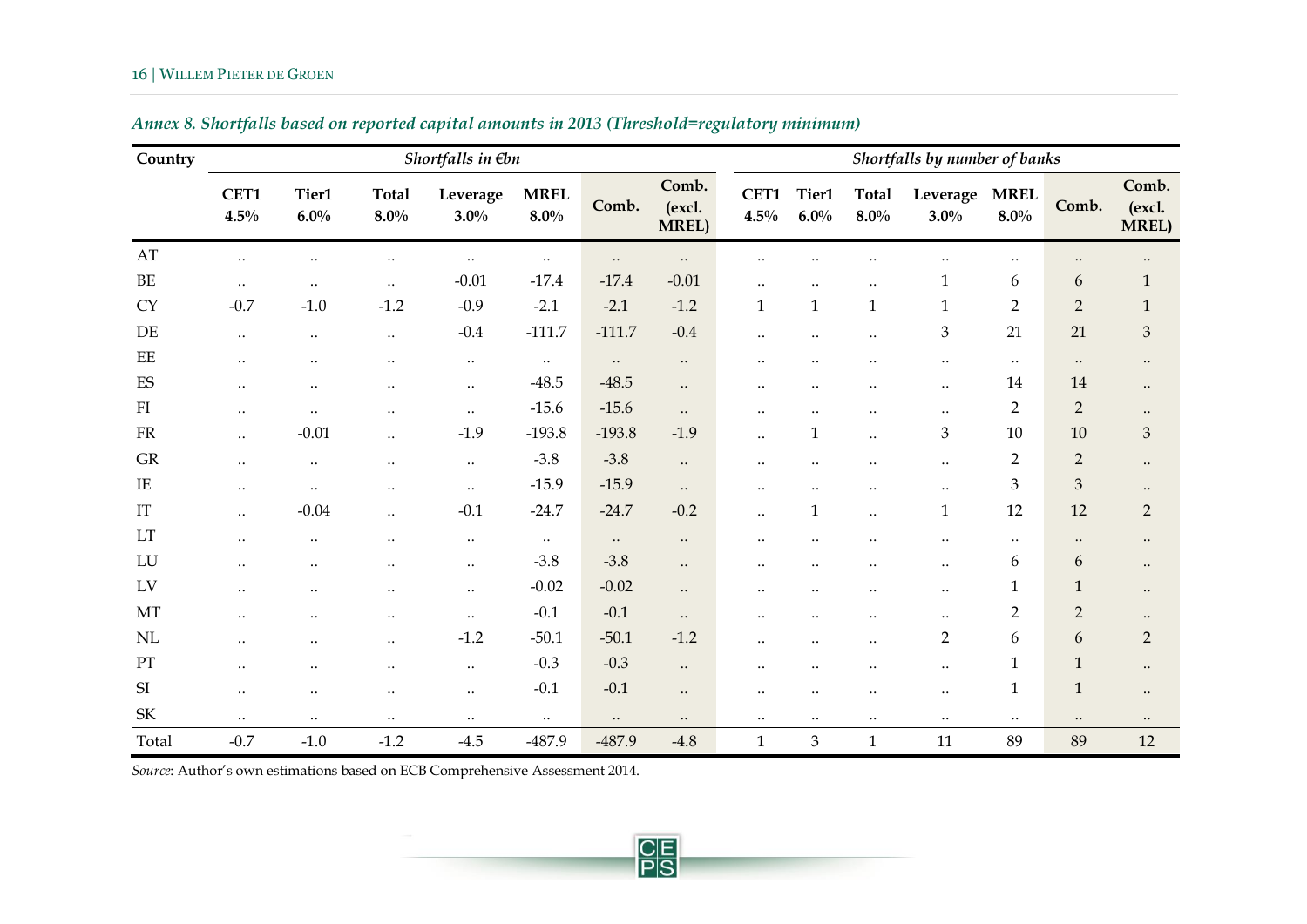| Country                           |              |                      |                           | Shortfalls in $\not\in b$ n |                        |           |                                 |                      |                      |                           | Shortfalls by number of banks |                        |                  |                                 |
|-----------------------------------|--------------|----------------------|---------------------------|-----------------------------|------------------------|-----------|---------------------------------|----------------------|----------------------|---------------------------|-------------------------------|------------------------|------------------|---------------------------------|
|                                   | CET1<br>4.5% | Tier1<br>$6.0\%$     | <b>Total</b><br>$8.0\%$   | Leverage<br>$3.0\%$         | <b>MREL</b><br>$8.0\%$ | Comb.     | Comb.<br>(excl.<br><b>MREL)</b> | CET1<br>4.5%         | Tier1<br>6.0%        | <b>Total</b><br>$8.0\%$   | Leverage<br>$3.0\%$           | <b>MREL</b><br>$8.0\%$ | Comb.            | Comb.<br>(excl.<br><b>MREL)</b> |
| AT                                | $\ddotsc$    | $\ddot{\phantom{a}}$ | $\ddotsc$                 | $\ddotsc$                   | $-0.9$                 | $-0.9$    | $\ddots$                        | $\ddot{\phantom{a}}$ |                      |                           | $\ddotsc$                     | $\overline{2}$         | $\overline{2}$   | $\bullet$ .                     |
| BE                                | $\ddotsc$    |                      | $\ddot{\phantom{0}}\cdot$ | $\ddotsc$                   | $-18.6$                | $-18.6$   | $\ddots$                        | $\ddotsc$            |                      |                           |                               | 6                      | 6                | $\ddotsc$                       |
| <b>CY</b>                         | $\ddotsc$    |                      | $\ddotsc$                 | $\ddotsc$                   | $-0.6$                 | $-0.6$    | $\ddotsc$                       | $\ddotsc$            |                      |                           | $\ldots$                      | $\overline{2}$         | $\overline{2}$   | $\ddotsc$                       |
| $\rm DE$                          | $\ddotsc$    |                      |                           | $-0.02$                     | $-104.3$               | $-104.3$  | $-0.02$                         | $\ddotsc$            |                      |                           | $\mathbf{1}$                  | 20                     | 20               | $\mathbf{1}$                    |
| $\rm EE$                          | $\ddotsc$    | $\ddotsc$            | $\ddotsc$                 | $\ddotsc$                   | $\ddotsc$              | $\ddotsc$ | $\ddotsc$                       | $\ddotsc$            | $\ddotsc$            |                           | $\ddotsc$                     | $\ddotsc$              | $\ldots$         | $\ddotsc$                       |
| $\mathop{\hbox{\rm ES}}$          | $\ddotsc$    |                      | $\ddot{\phantom{0}}\cdot$ | $\ddotsc$                   | $-48.8$                | $-48.8$   | $\ddots$                        | $\ddot{\phantom{a}}$ |                      |                           | $\ddotsc$                     | 14                     | 14               | $\ddotsc$                       |
| FI                                | $\ddotsc$    | $\ddotsc$            | $\ddotsc$                 | $\ddotsc$                   | $-17.1$                | $-17.1$   | $\ddots$                        | $\ddotsc$            |                      |                           | $\ldots$                      | $\overline{2}$         | $\overline{2}$   | $\ddotsc$                       |
| <b>FR</b>                         | $\ddotsc$    | $\ddotsc$            | $\ddotsc$                 | $-1.7$                      | $-185.7$               | $-185.7$  | $-1.7$                          | $\ddotsc$            |                      | $\ddot{\phantom{0}}\cdot$ | 4                             | 10                     | 10               | $\overline{4}$                  |
| <b>GR</b>                         | $\ddotsc$    | $\ddotsc$            | $\ddotsc$                 | $\ddotsc$                   | $-1.5$                 | $-1.5$    | $\ddots$                        | $\ddotsc$            | $\ddot{\phantom{0}}$ | $\ddot{\phantom{0}}$      | $\ldots$                      | $\overline{2}$         | $\overline{2}$   | $\ddotsc$                       |
| $\rm IE$                          | $\ddotsc$    | $\ddotsc$            | $\ddotsc$                 | $\ddotsc$                   | $-16.3$                | $-16.3$   | $\ddotsc$                       | $\ddotsc$            |                      |                           | $\ddotsc$                     | 3                      | 3                | $\ddotsc$                       |
| IT                                | $\ddotsc$    | $\ddotsc$            | $\ddotsc$                 | $-0.2$                      | $-23.1$                | $-23.1$   | $-0.2$                          | $\ddotsc$            | $\ddotsc$            | $\ddot{\phantom{0}}\cdot$ | $\mathbf{1}$                  | 10                     | 10               | $\mathbf{1}$                    |
| LT                                | $\ddotsc$    | $\ddotsc$            | $\ddotsc$                 | $\ddotsc$                   | $\ldots$               | $\ddotsc$ | $\ddotsc$                       | $\ddotsc$            |                      |                           | $\ddotsc$                     | $\ddotsc$              | $\ddotsc$        | $\ddotsc$                       |
| LU                                | $\ddotsc$    |                      | $\ddotsc$                 | $\ldots$                    | $-3.6$                 | $-3.6$    | $\ddots$                        |                      |                      |                           | $\ddotsc$                     | 5                      | $\sqrt{5}$       | $\ddotsc$                       |
| LV                                | $\ddotsc$    | $\ddotsc$            | $\ddotsc$                 | $\ddotsc$                   | $-0.03$                | $-0.03$   | $\ddots$                        | $\ddot{\phantom{a}}$ |                      |                           | $\ddotsc$                     | $\overline{2}$         | $\overline{2}$   | $\ddotsc$                       |
| MT                                | $-0.01$      | $-0.02$              | $-0.04$                   | $-0.1$                      | $-0.4$                 | $-0.4$    | $-0.1$                          | 1                    | $\mathbf{1}$         | 1                         | 1                             | 3                      | 3                | $\mathbf{1}$                    |
| NL                                | $\ddotsc$    | $\ddotsc$            | $\ddotsc$                 | $-1.4$                      | $-53.0$                | $-53.0$   | $-1.4$                          | $\ddotsc$            | $\ddotsc$            | $\ddotsc$                 | $\overline{2}$                | 6                      | $\boldsymbol{6}$ | $\overline{2}$                  |
| PT                                | $\ddotsc$    | $\ddotsc$            | $\ddotsc$                 | $\ddotsc$                   | $-1.9$                 | $-1.9$    | $\ddots$                        | $\ddotsc$            |                      |                           | $\cdot$ .                     | 3                      | $\mathfrak{Z}$   | $\ddotsc$                       |
| SI                                | $\ddotsc$    | $\ddotsc$            | $\ddotsc$                 | $\ddotsc$                   | $-0.2$                 | $-0.2$    | $\ddots$                        | $\ddotsc$            | $\ddot{\phantom{0}}$ | $\ddotsc$                 | $\ldots$                      | 3                      | 3                | $\ddotsc$                       |
| $\ensuremath{\mathsf{SK}}\xspace$ | $\ddotsc$    | $\ldots$             | $\cdot\cdot$              | $\ddotsc$                   | $\ddotsc$              | $\ddotsc$ | $\ddotsc$                       | $\ddotsc$            | $\ddotsc$            | $\ddotsc$                 | $\ldots$                      | $\ddotsc$              | $\ddotsc$        | $\ddotsc$                       |
| Total                             | $-0.01$      | $-0.02$              | $-0.04$                   | $-3.4$                      | $-476.0$               | $-476.0$  | $-3.4$                          | $\mathbf{1}$         | $\mathbf{1}$         | $\mathbf{1}$              | 9                             | 93                     | 93               | 9                               |

*Annex 9. Shortfalls based on asset quality review and net capital issued in 2014 adjusted (threshold=regulatory minimum)*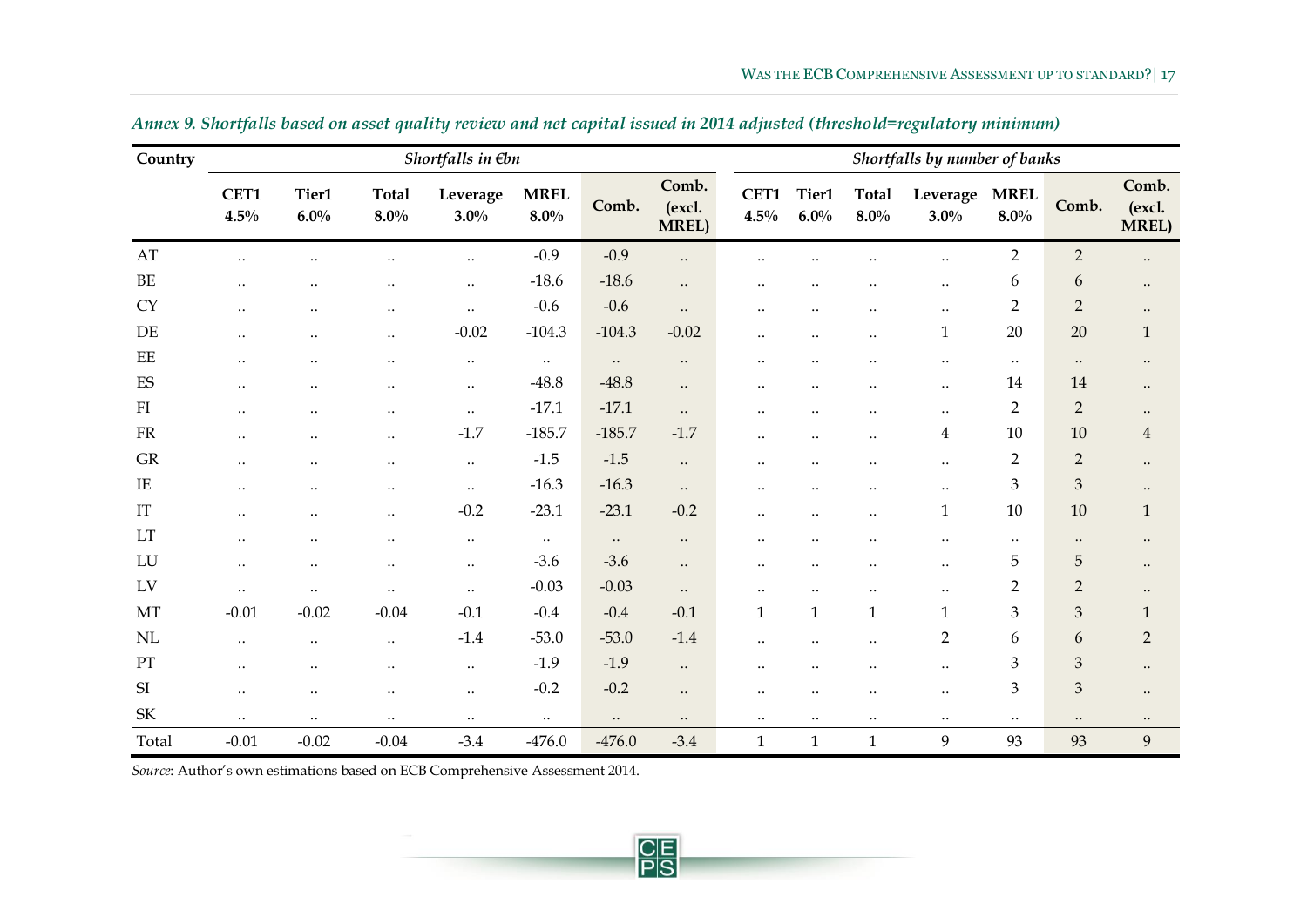| Country                           |                 |                  |                         | Shortfalls in $\notin b$ n |                        |           |                                 |                      |                      |                         | Shortfalls by number of banks |                        |                |                                 |
|-----------------------------------|-----------------|------------------|-------------------------|----------------------------|------------------------|-----------|---------------------------------|----------------------|----------------------|-------------------------|-------------------------------|------------------------|----------------|---------------------------------|
|                                   | CET1<br>$4.5\%$ | Tier1<br>$6.0\%$ | <b>Total</b><br>$8.0\%$ | Leverage<br>$3.0\%$        | <b>MREL</b><br>$8.0\%$ | Comb.     | Comb.<br>(excl.<br><b>MREL)</b> | CET1<br>$4.5\%$      | Tier1<br>6.0%        | <b>Total</b><br>$8.0\%$ | Leverage<br>$3.0\%$           | <b>MREL</b><br>$8.0\%$ | Comb.          | Comb.<br>(excl.<br><b>MREL)</b> |
| AT                                | $-0.6$          | $-1.1$           | $-0.4$                  | $-1.2$                     | $-7.7$                 | $-7.7$    | $-1.3$                          | $\mathbf{1}$         | $\mathbf{1}$         | $\mathbf{1}$            | $\overline{2}$                | 6                      | 6              | $\overline{2}$                  |
| $\rm BE$                          | $\ldots$        | $\ddotsc$        | $-0.04$                 | $-2.0$                     | $-30.5$                | $-30.5$   | $-2.0$                          | $\ddotsc$            | $\mathbf{1}$         | $\mathbf{1}$            | $\overline{4}$                | 6                      | 6              | $\overline{4}$                  |
| ${\rm CY}$                        | $-0.1$          | $-0.1$           | $-0.5$                  | $-0.04$                    | $-2.2$                 | $-2.2$    | $-0.7$                          | $\mathbf{1}$         | $\mathbf{1}$         | $\mathfrak{Z}$          | $\mathbf{1}$                  | $\overline{4}$         | $\overline{4}$ | $\overline{4}$                  |
| DE                                | $\ddotsc$       | $\ddotsc$        | $-0.1$                  | $-0.7$                     | $-129.4$               | $-129.4$  | $-0.7$                          | $\ddotsc$            | $\ddotsc$            | $\mathbf{1}$            | 5                             | 21                     | 21             | 5                               |
| $\rm EE$                          | $\ddotsc$       | $\ddotsc$        | $\ddotsc$               | $\ddotsc$                  | $\ddotsc$              | $\ddotsc$ | $\ddotsc$                       | $\ddotsc$            |                      |                         | $\ldots$                      | $\ddotsc$              | $\ddotsc$      | $\ddotsc$                       |
| $\mathop{\hbox{\rm ES}}$          | $\ddotsc$       | $\ddotsc$        | $\ddotsc$               | $-0.2$                     | $-64.6$                | $-64.6$   | $-0.2$                          | $\ddot{\phantom{a}}$ | $\ddot{\phantom{0}}$ | $\ddotsc$               | $\mathbf{1}$                  | 14                     | 14             | $\mathbf{1}$                    |
| FI                                | $\ddotsc$       | $-0.01$          | $\ddotsc$               | $-0.5$                     | $-19.4$                | $-19.4$   | $-0.5$                          | $\ddotsc$            | $\mathbf{1}$         | $\ddotsc$               | $\mathbf{1}$                  | $\overline{2}$         | $\overline{2}$ | $\mathbf{1}$                    |
| ${\rm FR}$                        | $\ddotsc$       | $\ddotsc$        | $-0.4$                  | $-3.3$                     | $-216.2$               | $-216.2$  | $-3.3$                          | $\ddot{\phantom{a}}$ | $\ddotsc$            | $\mathbf{1}$            | $\overline{4}$                | 10                     | 10             | $\overline{4}$                  |
| GR                                | $-1.8$          | $-2.7$           | $-5.1$                  | $-2.6$                     | $-15.8$                | $-15.8$   | $-5.1$                          | $\overline{2}$       | $\overline{2}$       | 3                       | $\overline{2}$                | 4                      | $\overline{4}$ | $\ensuremath{\mathsf{3}}$       |
| $\rm IE$                          | $-0.7$          | $-0.9$           | $-1.2$                  | $-1.3$                     | $-25.6$                | $-25.7$   | $-1.4$                          | $\mathbf{1}$         | $\mathbf{1}$         | $\overline{2}$          | $\mathbf{1}$                  | $\overline{4}$         | 5              | $\overline{2}$                  |
| IT                                | $-2.0$          | $-4.4$           | $-2.2$                  | $-5.5$                     | $-54.5$                | $-54.6$   | $-6.9$                          | $\overline{2}$       | $\overline{7}$       | 6                       | 5                             | 15                     | 15             | $\,8\,$                         |
| LT                                | $\ddotsc$       | $\cdot\cdot$     | $\ddotsc$               | $\ddotsc$                  | $\ddotsc$              | $\ddotsc$ | $\ddotsc$                       | $\ddotsc$            |                      |                         | $\ddotsc$                     | $\ddotsc$              | $\bullet$ .    | $\bullet$ .                     |
| LU                                | $\ddotsc$       | $\ddotsc$        | $\ddotsc$               | $\ddotsc$                  | $-4.2$                 | $-4.2$    | $\ddots$                        | $\ddotsc$            | $\ddot{\phantom{0}}$ |                         | $\cdot\cdot$                  | 5                      | 5              | $\bullet$ .                     |
| LV                                | $\ddotsc$       | $\ldots$         | $\ddotsc$               | $\ddotsc$                  | $-0.1$                 | $-0.1$    | $\ddotsc$                       | $\ddotsc$            | $\ddotsc$            | $\ddotsc$               | $\ddotsc$                     | 1                      | $\mathbf{1}$   | $\bullet\bullet$                |
| MT                                | $-0.05$         | $-0.1$           | $-0.1$                  | $-0.1$                     | $-0.4$                 | $-0.4$    | $-0.1$                          | $\mathbf{1}$         | $\mathbf{1}$         | $\mathbf{1}$            | $\mathbf{1}$                  | 3                      | $\mathfrak{Z}$ | $\mathbf{1}$                    |
| NL                                | $\ddotsc$       | $\ldots$         | $\ddots$                | $-2.5$                     | $-62.0$                | $-62.0$   | $-2.5$                          | $\ddotsc$            | $\ddotsc$            | $\ddotsc$               | $\mathfrak{Z}$                | 6                      | 6              | $\ensuremath{\mathfrak{Z}}$     |
| $\mathcal{P}\mathcal{T}$          | $-0.7$          | $-1.1$           | $-1.6$                  | $-0.9$                     | $-8.6$                 | $-8.6$    | $-1.6$                          | $\mathbf{1}$         | $\mathbf{1}$         | $\mathbf{1}$            | $\mathbf{1}$                  | 3                      | 3              | $\mathbf{1}$                    |
| SI                                | $-0.003$        | $-0.3$           | $-0.5$                  | $-0.4$                     | $-1.3$                 | $-1.3$    | $-0.5$                          | $\mathbf{1}$         | $\overline{2}$       | 3                       | 3                             | 3                      | 3              | $\mathfrak{B}$                  |
| $\ensuremath{\mathsf{SK}}\xspace$ | $\ddots$        | $\ldots$         | $\ddots$                | $\ddots$                   | $\ddots$               | $\ddotsc$ | $\ddotsc$                       | $\ddotsc$            | $\ddotsc$            | $\ldots$                | $\ldots$                      | $\ddotsc$              | $\ddotsc$      | $\bullet\bullet$                |
| Total                             | $-5.9$          | $-10.6$          | $-12.1$                 | $-21.1$                    | $-642.7$               | $-642.9$  | $-26.8$                         | $10\,$               | 18                   | 23                      | 34                            | 107                    | 108            | 42                              |

**PS** 

| Annex 10. Shortfalls based on asset quality review, stress test adverse scenario up to 2016 and net capital issued in 2014 adjusted |  |  |
|-------------------------------------------------------------------------------------------------------------------------------------|--|--|
| (threshold=regulatory minimum)                                                                                                      |  |  |